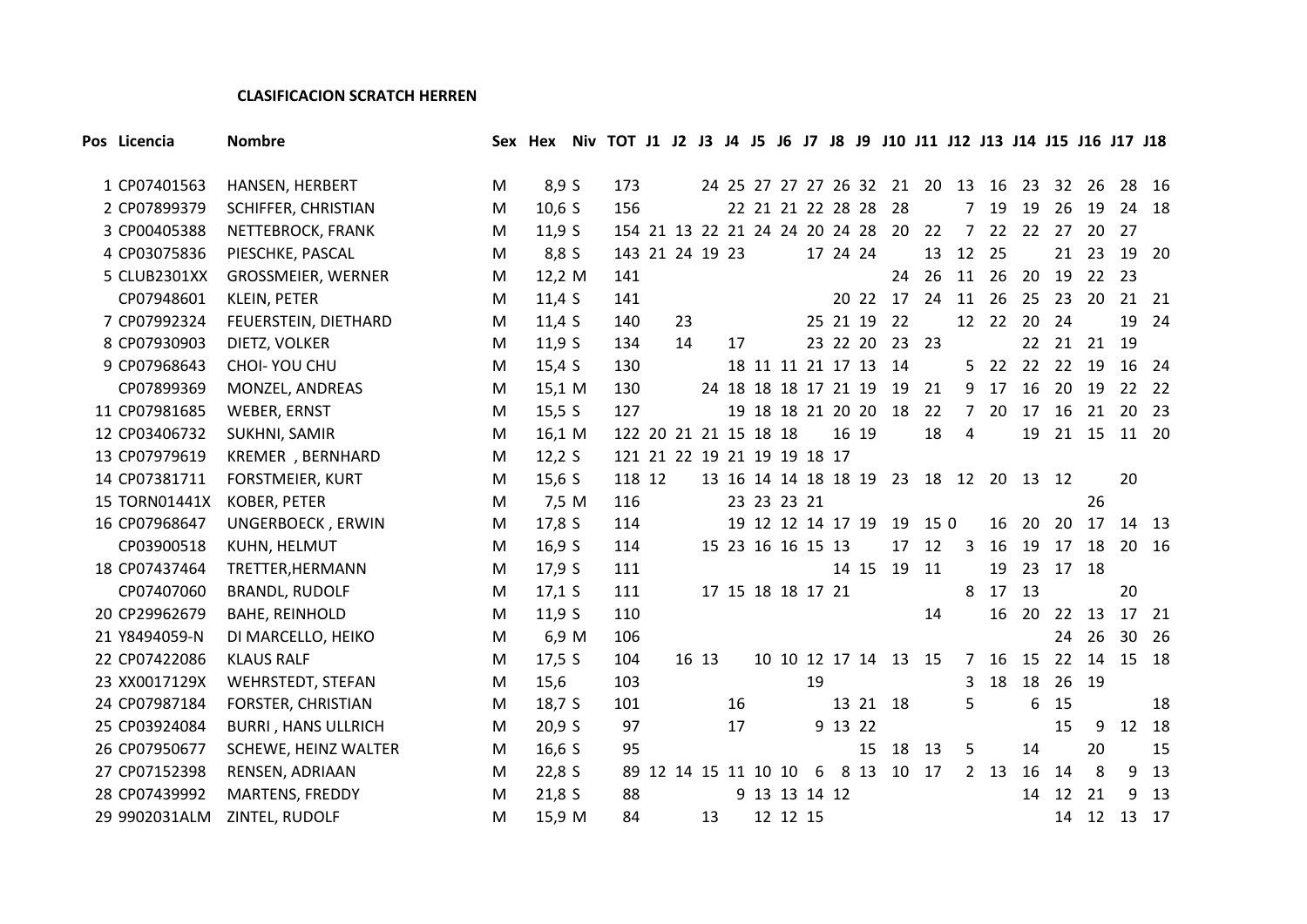| 30 CP07915638 | VAN UFFELEN, LEO            | M | 23,9 S   | 82 13       |                | 9  |                         |                       | 9 12 13 13 12 14 10   |   |      |                |                     | 9              | 12 0 |                | 8            | 12             | 7                | 15             | 14             | 13             |
|---------------|-----------------------------|---|----------|-------------|----------------|----|-------------------------|-----------------------|-----------------------|---|------|----------------|---------------------|----------------|------|----------------|--------------|----------------|------------------|----------------|----------------|----------------|
| CP07979704    | WEIDENBACH, HANS            | M | 23,7S    | 82 13       |                |    |                         |                       |                       |   |      |                | 8 13 14 14 13 14 11 | 13             |      |                | 9            | 11             | 11               | 11             | q              | 14             |
| 32 CP07410386 | <b>BRUNCLIK, VACLAV</b>     | M | $25,3$ S | 80 15       |                |    |                         |                       | 8 11 11 12 12 11 13 8 |   |      |                |                     | 8              | 12 0 |                | 11           | 8              | 16               | 9              | $\overline{7}$ | $\overline{7}$ |
| 33 CP07948606 | HAPKE, JUERGEN              | M | 23,7 S   | 77          |                |    |                         |                       | 11 12 17 17 7 13      |   |      |                |                     | $\overline{7}$ |      |                |              |                |                  |                |                |                |
| 34 XX0003900X | SCHNEIDER, KURT             | M | 20,2S    | 76          |                |    |                         |                       | 6 14 13 11 11         |   |      |                |                     |                |      |                |              |                | 7                | 15             | 12 11          |                |
| 35 CP07063800 | ZINGELMANN, GUENTER         | M | 26,5 S   | 72          |                |    | $\mathbf{1}$            |                       | 13 13                 |   |      |                |                     |                |      |                |              | 11 13          | 14               | 8              | 8              |                |
| XX00013230    | FENTZAN, HENNING            | M | 7,4      | 72          |                |    |                         |                       |                       |   |      |                |                     |                |      | 32 15          | 25           |                |                  |                |                |                |
| 37 CP07889684 | KIEFER, KURT                | M | 26,2S    | 68          |                |    | 6                       | 7                     | 7                     |   | 7 11 |                |                     | 11 12 12 0     |      |                |              | 13             | 9                | 7              | 8              |                |
| 38 CP03278133 | GOEDECKE, LUTZ              | M | 26,5 S   | 67          |                |    |                         | $\mathbf{2}^{\prime}$ | 5                     | 5 | 9    |                |                     |                |      |                | 8            | 4              | 10               | 16             |                | 11 13          |
| 39 CP29646059 | STEINECKER, GOTTFRIED       | M | 24,7 S   | 65          |                | 11 | 9                       | 9                     | 9                     |   | 9 10 |                |                     |                |      | 0              | 10           | 12             | 13               | 9              | 9              | $\overline{7}$ |
| CP07809226    | MELICHAREK, ALOIS           | M | $24,5$ S | 65          |                |    |                         |                       |                       |   |      |                | 7 15 12 10          |                | 8    | $\overline{3}$ | 10           | 10             |                  |                |                |                |
| 41 CP07809655 | ROOK, KLAUS                 | M | $26,1$ S | 64          |                |    | 8 9                     |                       | 13 13                 |   |      |                |                     |                | 10 0 |                | 9            |                | 9                | 10             | 9              | 6              |
| CP07437469    | MEKISKA, WILFRIED           | M | 21,9S    | 64          |                |    | 14                      |                       |                       |   |      | 13 10          |                     |                |      |                |              | 13             |                  | 14             |                |                |
| 43 CP28757355 | AISA BARRERA, PRAKASH       | M | $0,3$ J  | 63          |                |    |                         |                       |                       |   |      |                | 27                  |                |      |                |              |                | 36               |                |                |                |
| 44 CP07977856 | MOLL, RONALD                | M | 26,5 S   | 58          | 6              |    | $\overline{7}$          |                       | 8                     | 8 |      | 7 12 9         |                     |                |      | $\mathbf 0$    | 10           | 8              |                  |                |                | 8 11           |
| 45 CP03925583 | ARANDA CABELLO, JUAN CARLOS | M | 14,3 M   | 57          |                |    |                         |                       |                       |   |      | 16             |                     |                | 13   | 7              | 21           |                |                  |                |                |                |
| TORN545XXX    | HABERMAN, TOMAS             | M | 14,1 M   | 57          |                |    |                         |                       | 17 20 20              |   |      |                |                     |                |      |                |              |                |                  |                |                |                |
| 47 CP07931581 | <b>SCHILKE, PETER</b>       | M | 26,5 S   | 53          |                |    | 5 5 10                  |                       | 9                     | 9 |      | 4 10           | $\overline{7}$      | 6              | 20   |                | 8            | 4              | 5                | 4              | 6              | - 6            |
| 48 CP07951918 | <b>GRAUTE, JOHANNES</b>     | M | 13,7 M   | 52          |                |    |                         |                       | 17 17                 |   |      |                |                     |                |      |                |              |                |                  |                |                | 18             |
| 49 CP07943977 | DRENKOW, GUNTER             | M | 29,2S    | 51          | $\overline{7}$ | 8  |                         |                       | 5 11 7 7              |   |      | 5.             | 9                   | 4              | 90   |                | 4            | $\overline{2}$ |                  | 5              |                | 6              |
| TORN3036XX    | ZIEGLER, STEPHAN            | M | 12 M     | 51          |                |    |                         |                       |                       |   |      |                | 15                  |                |      |                | 19           | 17             |                  |                |                |                |
| 51 CP03423713 | RAUH, MANFRED               | M | 26,5 S   | 50          |                | 12 | $\overline{\mathbf{3}}$ | 5                     | 8                     | 8 | 6    |                |                     |                |      |                |              |                |                  |                | 8              | 8              |
| 52 CP07920536 | HOOGENDIJK, HANS            | M | 26,5 S   | 46          | 3              | 40 |                         | 4                     | 9                     | 9 | 6    | 8              | 2                   | $\overline{2}$ | 10   |                | $\mathbf{1}$ | $\overline{7}$ |                  | $\overline{2}$ |                | $\overline{7}$ |
| 53 CLUB12456X | <b>BUCK, REINHARD</b>       | M | 10 M     | 41          |                |    |                         |                       |                       |   |      |                |                     |                |      |                |              |                | 21               | 20             |                |                |
| 54 CP07949237 | <b>BUEHLER, ALFRED</b>      | M | 26,5 S   | 40          |                |    | $\overline{2}$          |                       |                       |   |      | 3 <sub>4</sub> |                     |                |      |                |              | $\overline{7}$ | $\boldsymbol{6}$ | 10             | 4              | 9              |
| CP03940875    | WINARSKY, PETER             | M | 22,4S    | 40 13 12 15 |                |    |                         |                       |                       |   |      |                |                     |                |      |                |              |                |                  |                |                |                |
| 56 CLUB5462XX | REIF, HARALD                | M | 11,2 M   | 38          |                |    |                         |                       |                       |   |      |                |                     |                |      |                | 19           | 19             |                  |                |                |                |
| 57 TORN0304XX | ZIMMERLING, RAINER          | M | 22,4 M   | 36          |                |    |                         |                       | 14 11 11              |   |      |                |                     |                |      |                |              |                |                  |                |                |                |
| 58 CP07899366 | MOSSNER-KOLLER, HUBERT      | M | 28,2S    | 35          |                |    | 8                       | 5                     | 5                     | 5 | 5    |                | 3                   | 4              | 6    |                | 4            | 6              |                  | 4              | 4              | 3              |
| XX0014012X    | <b>VEITH, CHRISTIAN</b>     | M | 11,8 X   | 35          |                |    |                         |                       |                       |   |      |                |                     |                |      | 3              |              | 16             |                  |                | 16             |                |
| CLUB7896XX    | <b>BISLIMAY, SILI</b>       | M | $1,8$ M  | 35          |                |    |                         |                       |                       |   |      |                |                     |                |      |                |              |                | 35               |                |                |                |
| 61 CP03263056 | SARMIENTO LORENZO, MIGUEL   | M | $6,3$ S  | 33          |                |    |                         |                       |                       |   |      |                |                     |                |      |                |              |                |                  |                |                | 33             |
| 62 CP03390057 | ROSSI, MASSIMO              | M | 17,6 S   | 32          |                |    | 17                      |                       |                       |   |      |                |                     |                |      |                | 15           |                |                  |                |                |                |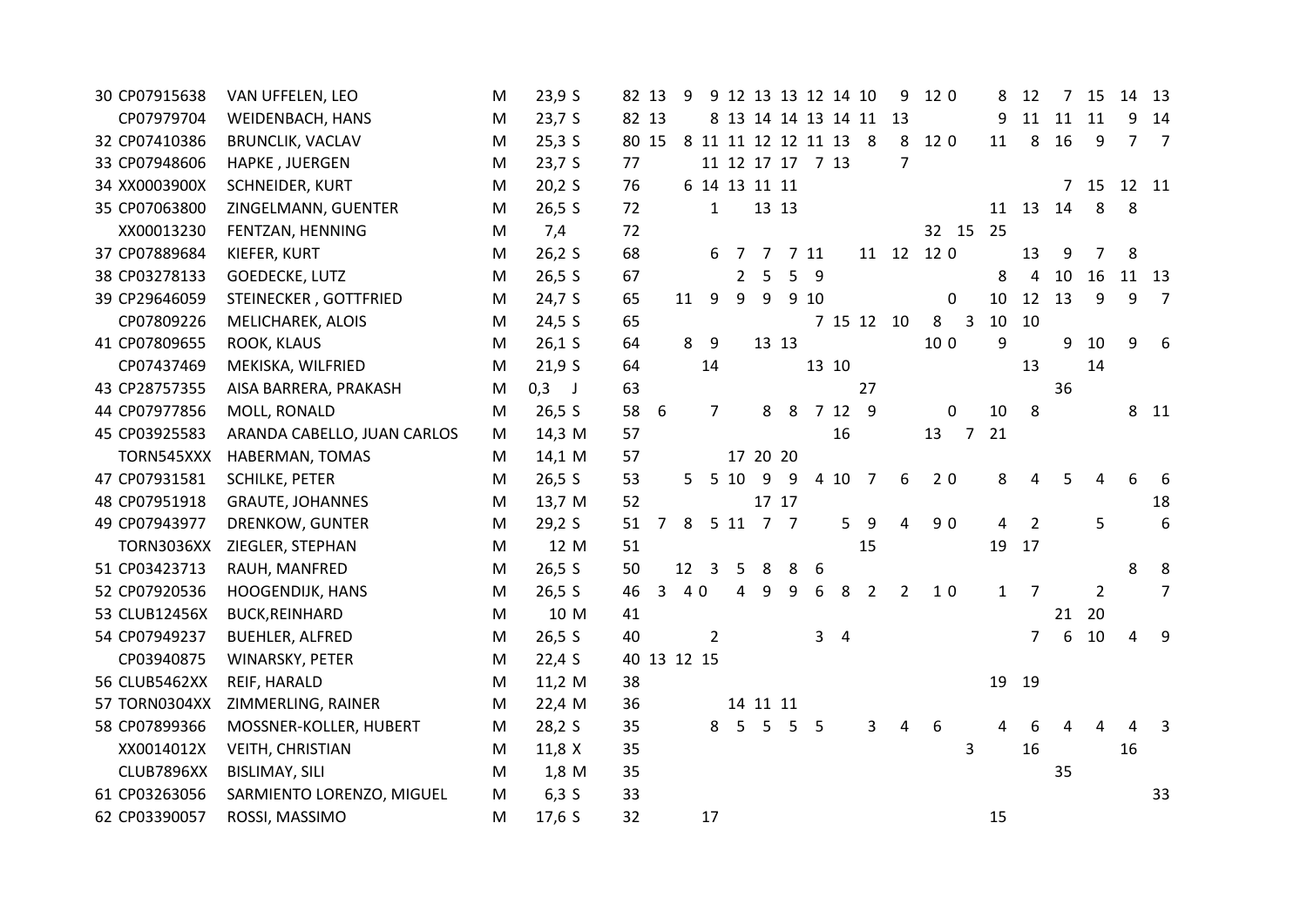| TORN152XXX        | <b>BRUCK GAST, MAXIMILIAN</b> | M         | 1,2 M        | 32 |          |                                   |   |                |    |       |                 |             |              |                |                |    | 32 |       |
|-------------------|-------------------------------|-----------|--------------|----|----------|-----------------------------------|---|----------------|----|-------|-----------------|-------------|--------------|----------------|----------------|----|----|-------|
| 64 CLUB36021X     | SCHRECK, ACHIM                | M         | 28 M         | 31 |          | 5                                 |   | 4              | 4  | 4     | 1               |             | 5            |                | 5              | 4  | 6  | -6    |
| CP26947446        | SOSA ALFONSO, DAVID           | M         | 4,1 M        | 31 |          |                                   |   |                |    |       |                 |             |              |                |                |    |    | 31    |
| 66 CP07949067     | OBSTOJ, DIETER                | M         | 15,3 S       | 30 |          |                                   |   |                |    |       |                 |             |              |                |                |    |    | 14 16 |
| CP03898748        | RAKUSS ZAPATERO, DOMENIKS     | M         | $2,7$ C      | 30 |          |                                   |   |                |    |       | 30              |             |              |                |                |    |    |       |
| 68 FARO000004     | POULISSEN, JOHN               | M         | 17,7 M       | 29 |          |                                   |   |                |    |       |                 |             |              | 18             | 11             |    |    |       |
| 69 CP29921430     | KRISTAN, PETER HANS           | M         | 26,7 S       | 27 |          |                                   |   |                |    |       | 3 <sub>11</sub> | $\mathbf 0$ | $\mathbf{1}$ |                | $\mathbf 1$    | 4  | 7  |       |
| XX0015307X        | PLETSCHER, JURGEN             | M         | 24,8         | 27 |          |                                   |   |                |    | 16 11 |                 |             |              |                |                |    |    |       |
| <b>TORN7843XX</b> | RIEDMEIER, JOSEF              | M         | 5,5 M        | 27 |          |                                   |   |                |    |       |                 |             |              |                |                |    | 27 |       |
| TORNCL651X        | RUDMEIER, JOSEF               | M         | 5,5 M        | 27 |          |                                   |   |                |    |       |                 |             |              |                |                |    |    | 27    |
| 73 XX0015946X     | <b>BLOSER, ROLF RUDIGER</b>   | M         | 26,5         | 26 |          | $\overline{4}$<br>10 <sup>°</sup> |   | 5 <sub>5</sub> |    |       |                 |             |              | $\overline{2}$ |                |    |    |       |
| TORN0312XX        | VACCARI, EDOARDO              | M         | 19 M         | 26 |          |                                   |   |                |    |       |                 | 26          |              |                |                |    |    |       |
| CP29394816        | LEYH, ARNO                    | M         | 10,2 S       | 26 |          |                                   |   |                | 26 |       |                 |             |              |                |                |    |    |       |
| TORNEC158X        | MCCAFFREY, JOHN               | ${\sf M}$ | 9,2 M        | 26 |          |                                   |   |                |    |       |                 |             |              |                |                |    |    | 26    |
| XX0008040X        | WAGENAAR, THOMAS              | M         | $4,6 \times$ | 26 |          |                                   |   |                |    |       |                 |             | 26           |                |                |    |    |       |
| 78 CP03885511     | CALVO, MASSIMO                | M         | 20,4S        |    | 25 12 13 |                                   |   |                |    |       |                 |             |              |                |                |    |    |       |
| XX0014249X        | <b>KRAFT, RUDI</b>            | M         | 11,3 M       | 25 | 9        |                                   |   |                |    |       | 16              |             |              |                |                |    |    |       |
| 80 CLUBF0133X     | <b>BISLIMAY, VELI</b>         | M         | 10,7 M       | 24 |          |                                   |   |                |    |       |                 |             |              |                | 24             |    |    |       |
| CLUB6352XX        | ROHRMOSER, ALOIS              | M         | 8,9 M        | 24 |          |                                   |   |                |    |       |                 | 14 10       |              |                |                |    |    |       |
| 82 CP03755343     | MULLER, HANS JUERGEN          | M         | 16 S         | 23 |          | 12                                |   |                |    |       |                 |             |              | 11             |                |    |    |       |
| 83 CP07951257     | ASBAHR, ERNST                 | M         | 29,9 S       | 22 |          | 0                                 |   | 2 <sub>2</sub> |    |       |                 |             |              |                | $\overline{7}$ |    | 8  | 3     |
| CP07951111        | GERNS, LUDWIG                 | M         | 28 S         | 22 |          |                                   | 8 | 8              |    |       |                 |             |              |                |                |    |    | 6     |
| TORN9856XX        | ARBEITER, GUNNAR              | M         | 19,6 M       | 22 |          |                                   |   |                |    |       |                 |             |              |                |                |    |    | 9 13  |
| <b>CLUB12654X</b> | WEHRSTEDT, ROBERT             | M         | 15,6 M       | 22 |          |                                   |   |                | 22 |       |                 |             |              |                |                |    |    |       |
| 0000018ALE        | REINHARD, BRUCK               | M         | 10 M         | 22 |          |                                   |   |                | 22 |       |                 |             |              |                |                |    |    |       |
| 88 0000010ALE     | MÖLLER, MARCUS                | M         | 14,3 M       | 21 |          |                                   |   |                |    |       |                 | 21          |              |                |                |    |    |       |
| 123CLUB2XX        | SCHNITHER, RUDOLF             | M         | 11 M         | 21 |          |                                   |   |                |    |       |                 |             |              | 21             |                |    |    |       |
| CP03646796        | HUMBEL, KURT                  | M         | 10 X         | 21 |          |                                   |   |                | 21 |       |                 |             |              |                |                |    |    |       |
| ALM1111111        | SCHULZ, DAVID                 | M         | 6,4 M        | 21 |          |                                   |   |                | 21 |       |                 |             |              |                |                |    |    |       |
| 92 XX00017029     | MOHAUPT, RALF                 | M         | 13,9 X       | 19 | 19       |                                   |   |                |    |       |                 |             |              |                |                |    |    |       |
| CLUB5862XX        | WUNDISH, HELMUT               | M         | 13,2 M       | 19 |          |                                   |   |                |    |       |                 |             |              |                |                | 19 |    |       |
| CP03925817        | WUPPERMANN, THEODOR CARL      | ${\sf M}$ | 8,9 S        | 19 |          |                                   |   |                |    |       |                 |             |              |                |                |    | 19 |       |
| 95 XX00016990     | HIPPER, MANFRED               | M         | 23,6         | 18 |          | $\overline{7}$                    |   |                | 11 |       |                 |             |              |                |                |    |    |       |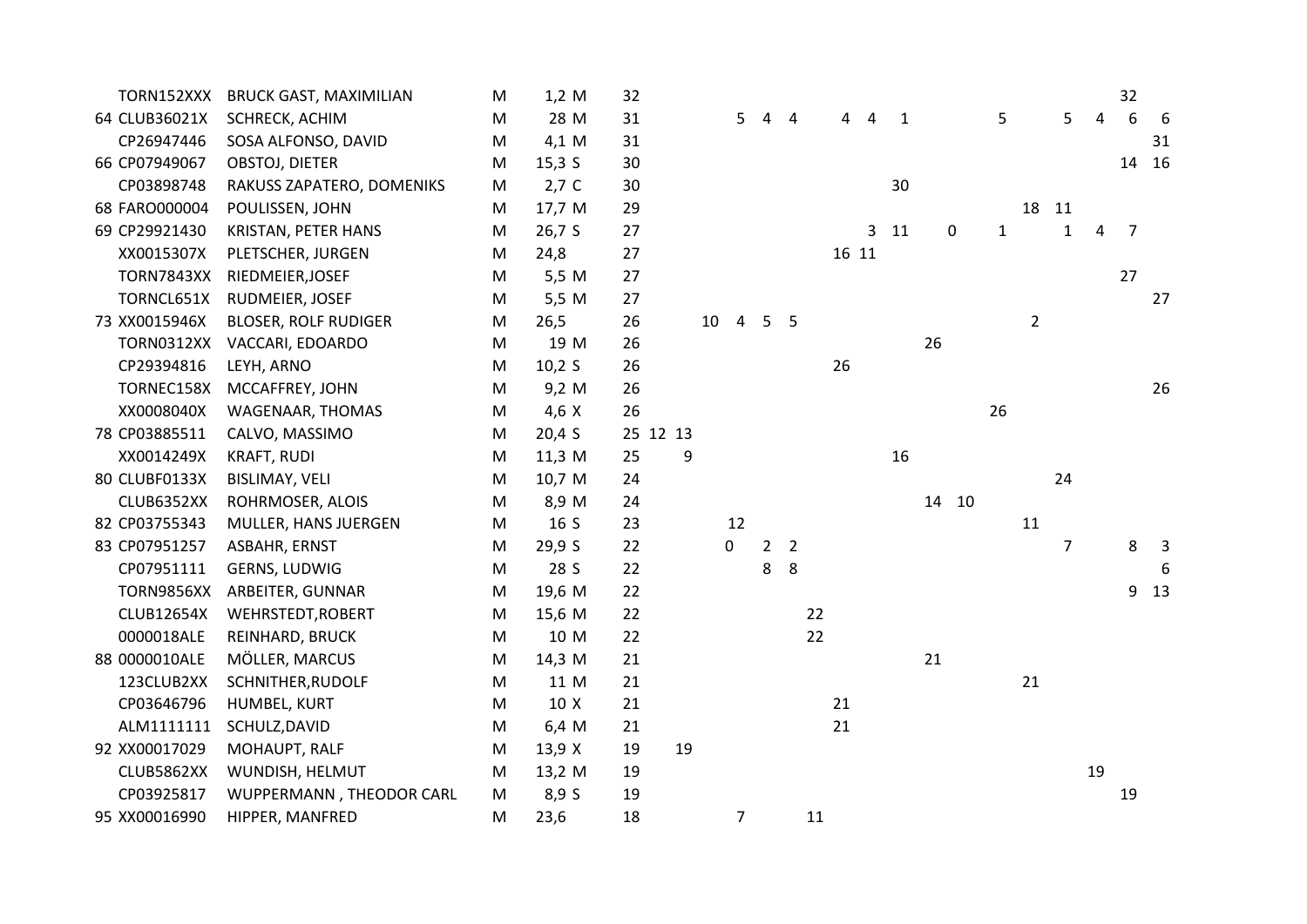| CLUBF0303X        | REINHARD, WOLF               | M         | 18,5 M   | 18    |                |                |                | 10 8        |                |   |    |    |    |    |    |                |   |            |  |
|-------------------|------------------------------|-----------|----------|-------|----------------|----------------|----------------|-------------|----------------|---|----|----|----|----|----|----------------|---|------------|--|
| 97 CP07972007     | HUNGER, KARSTEN              | M         | 26 S     | 17 12 |                |                |                |             |                |   |    |    |    |    |    |                |   | 5          |  |
| XX0013821X        | <b>KREMER, BERND</b>         | M         | 25 S     | 17    |                |                |                |             |                |   |    |    |    |    | 17 |                |   |            |  |
| <b>TORN03015X</b> | MARSHALL, JOHANN             | M         | 20 M     | 17    |                |                |                |             |                |   |    |    |    |    |    |                |   | $7\quad10$ |  |
| CLUB6951XX        | MEENS, HEIKO                 | M         | 19,1 M   | 17    |                |                |                |             |                |   |    |    |    | 17 |    |                |   |            |  |
| CLUB2547XX        | CIMMINO, LINO                | M         | 14,1 M   | 17    |                |                |                |             |                |   |    |    |    |    |    | 17             |   |            |  |
| 102 XX0005351X    | MULLER-SCHEESEL, VOLKER      | M         | 26,5 M   | 16    |                |                |                |             |                |   |    |    |    |    |    | 3              | 8 | 5          |  |
| CP03406622        | BRASSEN, MANFRED             | M         | 26,5 S   | 16    |                |                | 300            | $1 \quad 1$ |                |   |    |    |    |    | 4  | 3              |   |            |  |
| <b>CLUB56244X</b> | DOLL, BERNAHRD               | M         | 21,5 M   | 16    |                |                | 8 8            |             |                |   |    |    |    |    |    |                |   |            |  |
| XX0016465X        | FALKOVSKY, CHRISTIAN         | ${\sf M}$ | 20       | 16    |                |                |                |             | 4              |   |    |    |    |    |    | $\overline{7}$ |   | 5          |  |
| CLUB3214XX        | HOFFMAN, HARM                | M         | $12,3$ M | 16    |                |                |                |             |                |   |    |    |    |    |    | 16             |   |            |  |
| CLUB4521XX        | <b>BISLIMAY, MURAT</b>       | M         | 12,3 M   | 16    |                |                |                |             |                |   |    |    |    |    |    | 16             |   |            |  |
| F-00000521        | MOELTER, MARCUS              | M         | 11 M     | 16    |                |                |                |             |                |   | 16 |    |    |    |    |                |   |            |  |
| 109 CP07467239    | <b>GRUPE, GUNTER</b>         | M         | 24,4 S   | 14    |                |                |                |             |                |   |    |    |    |    | 14 |                |   |            |  |
| <b>TORN8679XX</b> | BLAIMER, ALBERT              | M         | 16,3 M   | 14    |                |                |                |             |                |   |    |    |    |    |    |                |   | 14         |  |
| 111 XX0013220X    | <b>KRAFT, ANTON</b>          | M         | 25       | 13    | $\overline{7}$ |                |                |             |                |   | 6  |    |    |    |    |                |   |            |  |
| CLUB5001XX        | WOBIG, MANFRED               | M         | 18,6 M   | 13    |                |                |                |             |                |   |    |    | 0  | 13 |    |                |   |            |  |
| CLUB7812XX        | KEWITZ, LARS                 | M         | 4 M      | 13    |                |                |                |             |                |   |    |    | 13 |    |    |                |   |            |  |
| 114 4567CLUBXX    | <b>HIMICHS</b>               | M         | 26 M     | 12    |                |                |                |             |                |   |    | 12 |    |    |    |                |   |            |  |
| 115 XXX0011984    | SCHENK, WALTHER ANTON        | M         | 28,8     | 11    |                | $\overline{2}$ |                |             | 2 <sub>3</sub> |   | 4  |    |    |    |    |                |   |            |  |
| CLUB4567XX        | PANNECK, WOLFGANG            | M         | 25 M     | 11    |                |                |                |             |                |   |    |    |    |    | 11 |                |   |            |  |
| 117 XX0013878X    | <b>GOTTERIED, STEIMECKER</b> | M         | 25,3 X   | 10    |                |                |                |             | 10             |   |    |    |    |    |    |                |   |            |  |
| <b>CLUB42546X</b> | DOLL, INGRID                 | M         | 15,4 M   | 10    |                |                | 5 <sub>5</sub> |             |                |   |    |    |    |    |    |                |   |            |  |
| 119 ALM-000000    | SCHULZE, WALTER              | M         | 26,5 M   | 9     |                |                |                |             |                | 9 |    |    |    |    |    |                |   |            |  |
| <b>TORN8795XX</b> | BERNRATH, JOCHEN             | M         | 19,6 M   | 9     |                |                |                |             |                |   |    |    |    |    |    |                |   | 9          |  |
| <b>TORN2525XX</b> | TILL, GUNTER                 | M         | 11,6 M   | 9     |                |                |                |             |                |   |    |    |    | 9  |    |                |   |            |  |
| F-00000210        | PHILIPP, SEBASTIAN           | M         | 4 M      | 9     |                |                |                |             |                |   |    |    | 9  |    |    |                |   |            |  |
| 123 CP03816489    | GUTSCHNER, FIDEL GERHARD     | M         | 17,2S    | 7     |                |                |                |             |                |   |    |    |    |    |    |                |   | 7          |  |
| 124 CP07466686    | TAEGER, THOMAS               | M         | 28 S     | 6     |                |                | 3 <sup>3</sup> |             |                |   |    |    |    |    |    |                |   |            |  |
| 1238CLUBXX        | SCHAPER, KLAUS               | M         | 21,3 M   | 6     |                |                |                |             |                |   |    |    |    |    | 6  |                |   |            |  |
| 126 CLUB9563XX    | KALICH, FALK                 | M         | 17,7 M   | 5     |                |                |                |             |                |   |    |    | 5  |    |    |                |   |            |  |
| 127 CP03057569    | MEILBECK, ROLAND             | M         | 33,4 S   | 40    | 4              |                |                |             |                |   |    |    |    |    |    |                |   |            |  |
| 128 CLUB14014X    | <b>FAAS, KURT</b>            | M         | 31,5 M   | 3     |                |                |                |             |                | 3 |    |    |    |    |    |                |   |            |  |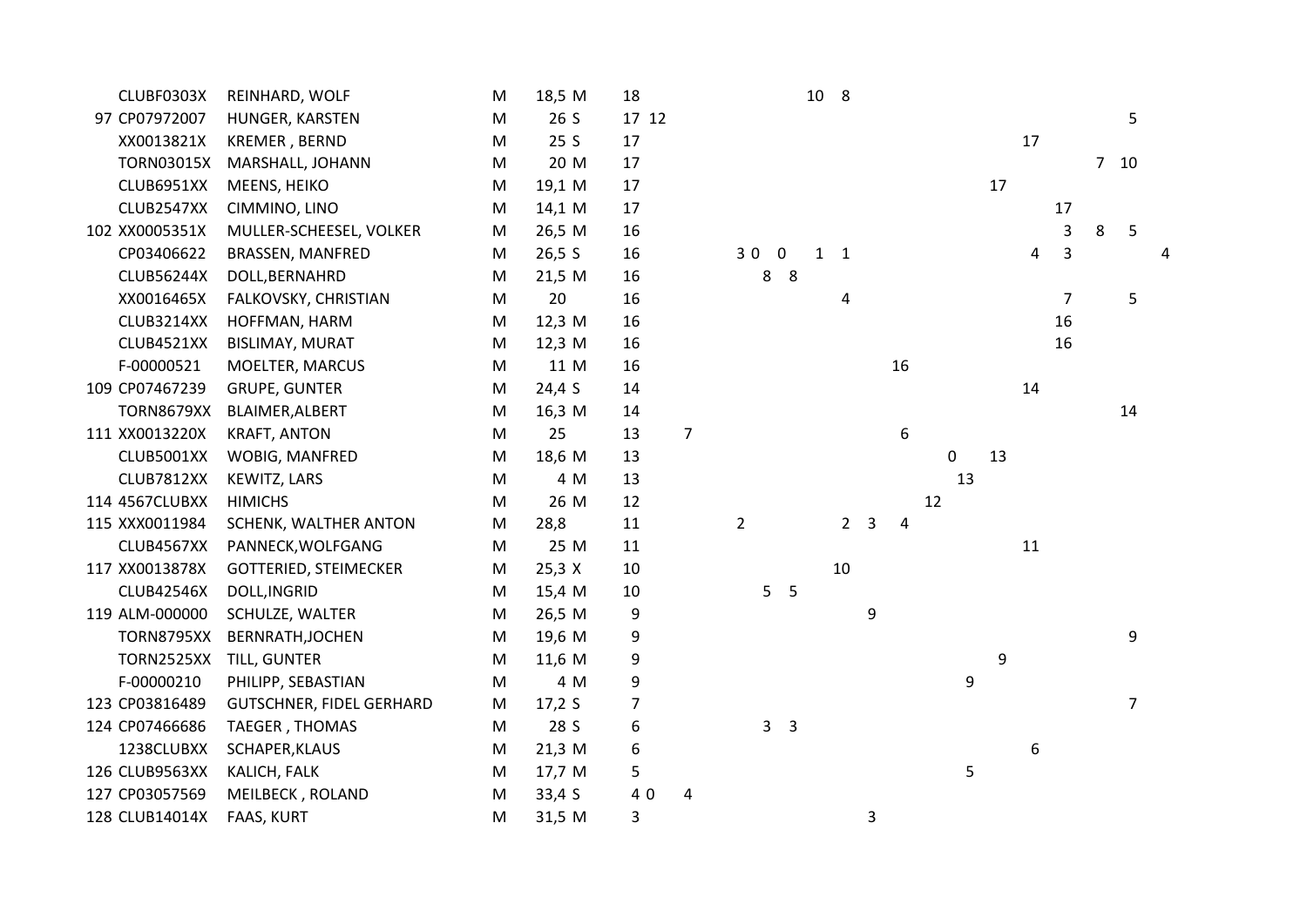|                             | CP07100341 JACOB, CARLOS           | M | 24.8 S 3 3 |     |  |  |  |  |
|-----------------------------|------------------------------------|---|------------|-----|--|--|--|--|
| 130 TORN9654XX KIBKE, KLAUS |                                    | M | 36 M       |     |  |  |  |  |
|                             | 0000005ALE RUTHENBERG, BODO JOHANN | M | 15 M       |     |  |  |  |  |
|                             | 132 CLUBFARO00 SCHIMANSKI, HARMUT  | M | 26,5       | - 0 |  |  |  |  |
|                             | CLUB8541XX GENTGEN, KL, P          | M | 19 M 0     |     |  |  |  |  |

#### **CLASIFICACION 1º CATEGORIA HERREN**

| Pos Licencia  | <b>Nombre</b>            |   | Sex Hex  | Niv TOT J1 J2 J3 J4 J5 J6 J7 J8 J9 J10 J11 J12 J13 J14 J15 J16 J17 J18 |    |       |    |                |                   |                      |       |                         |                 |    |       |                 |    |                 |       |       |
|---------------|--------------------------|---|----------|------------------------------------------------------------------------|----|-------|----|----------------|-------------------|----------------------|-------|-------------------------|-----------------|----|-------|-----------------|----|-----------------|-------|-------|
| 1 CP00405388  | NETTEBROCK, FRANK        | M | 11,9S    | 221 33 25 32 32 36 36 32 36 39                                         |    |       |    |                |                   |                      |       | 30                      | 34              | 16 | 34    | 31              | 36 |                 | 30 38 |       |
| 2 CP07401563  | HANSEN, HERBERT          | M | 8,9S     | 215                                                                    |    |       |    |                |                   | 31 32 34 34 34 33 39 |       | 27                      | 27              | 19 | 21    | 29              | 39 | 32 <sup>2</sup> |       | 35 22 |
| 3 CP07437464  | TRETTER, HERMANN         | M | 17,9 S   | 214                                                                    |    |       |    |                |                   |                      | 32 33 | 37                      | 27              |    | 35    | 41              | 33 | 35              |       |       |
| 4 CP07968643  | CHOI- YOU CHU            | M | 15,4 S   | 209                                                                    |    |       |    |                |                   | 29 25 25 34 28 26    |       | 27                      |                 | 16 | 35    | 35              | 36 | 33              |       | 28 36 |
| 5 CP07981685  | <b>WEBER, ERNST</b>      | M | 15,5 S   | 207                                                                    |    |       |    |                |                   | 30 29 29 32 32 32    |       | 29                      | 35              | 21 | 34    | 31              | 29 | 35              |       | 34 37 |
| 6 CP07899379  | SCHIFFER, CHRISTIAN      | M | 10,6 S   | 206                                                                    |    |       |    |                |                   | 30 30 30 29 37 36    |       | 36                      |                 | 15 | 26    | 27              | 34 | 26              |       | 33 26 |
| 7 CLUB2301XX  | GROSSMEIER, WERNER       | M | 12,2 M   | 205                                                                    |    |       |    |                |                   |                      |       | 35                      | 37              | 22 | 37    | 30              | 30 | 33              | 33    |       |
| 8 CP07899369  | MONZEL, ANDREAS          | M | 15,1 M   | 203                                                                    |    |       |    |                |                   | 35 29 28 28 27 34 30 |       | 31                      | 33              | 22 | 29    | 31              | 33 | 33              |       | 33 35 |
| CP03406732    | SUKHNI, SAMIR            | M | 16,1 M   | 203 33                                                                 |    |       |    | 34 33 25 30 30 |                   |                      | 29 34 |                         | 32              | 17 |       | 32 <sup>2</sup> | 37 | 27              |       | 24 32 |
| CP07422086    | <b>KLAUS RALF</b>        | M | 17,5 S   | 203                                                                    |    | 31 29 |    |                |                   | 25 25 27 34 29       |       | 30                      | 32 <sup>2</sup> | 23 | 34    | 32 <sup>2</sup> | 38 | 29              |       | 29 33 |
| 11 CP03900518 | KUHN, HELMUT             | M | 16,9S    | 202                                                                    |    |       |    |                | 29 37 29 29 25 27 |                      |       | 31                      | 26              | 15 | 31    | 35              | 31 | 33              |       | 35 29 |
| 12 CP07968647 | UNGERBOECK, ERWIN        | M | 17,8S    | 201                                                                    |    |       |    |                |                   | 30 27 27 26 31 34    |       | 33                      | 27              | 14 | 29    | 34              | 36 | 33              |       | 30 27 |
| 13 CP07381711 | <b>FORSTMEIER, KURT</b>  | M | 15,6 S   | 200 23                                                                 |    |       |    |                |                   |                      |       | 25 27 28 28 32 32 32 37 | 29              | 27 | 34    | 26              | 24 |                 | 33    |       |
| 14 CP07948601 | <b>KLEIN, PETER</b>      | M | 11,4 $S$ | 199                                                                    |    |       |    |                |                   |                      | 27 31 | 27                      | 34              |    | 21 35 | 35              | 33 | 30              |       | 31 31 |
| 15 CP07407060 | <b>BRANDL, RUDOLF</b>    | M | $17,1$ S | 198                                                                    |    |       |    |                | 28 27 32 32 31 37 |                      |       |                         |                 | 24 | 30    | 28              |    |                 | 36    |       |
| 16 CP07987184 | FORSTER, CHRISTIAN       | M | 18,7 S   | 190                                                                    |    |       | 32 |                |                   |                      | 27 35 | 33                      |                 | 19 |       | 21              | 30 |                 |       | 33    |
| 17 CP03075836 | PIESCHKE, PASCAL         | M | 8,8 S    | 185 29 32 26 30                                                        |    |       |    |                |                   | 23 30 31             |       |                         | 21              | 20 | 33    |                 | 29 | 27              |       | 23 26 |
| CP07930903    | DIETZ, VOLKER            | M | 11,9S    | 185                                                                    | 22 |       | 24 |                |                   | 29 30 28             |       | 31                      | 32              |    |       | 30              | 30 | 32 <sup>2</sup> | 29    |       |
| 19 CP07992324 | FEUERSTEIN, DIETHARD     | M | 11,4S    | 183                                                                    | 29 |       |    |                |                   | 31 28 25             |       | -28                     |                 | 19 | 28    | 26              | 33 |                 |       | 28 34 |
| 20 CP07979619 | KREMER, BERNHARD         | M | 12,2S    | 182 30 33 30 31 29 29                                                  |    |       |    |                |                   | 26 28                |       |                         |                 |    |       |                 |    |                 |       |       |
| XX0017129X    | <b>WEHRSTEDT, STEFAN</b> | M | 15,6     | 182                                                                    |    |       |    |                | 33                |                      |       |                         |                 | 14 | 32    | 31              | 40 | -32             |       |       |
| 22 9902031ALM | ZINTEL, RUDOLF           | M | 15,9 M   | 167                                                                    |    | 27    |    |                | 24 24 30          |                      |       |                         |                 |    |       |                 | 28 | 25              |       | 26 31 |
| 23 CP29962679 | <b>BAHE, REINHOLD</b>    | M | 11,9S    | 166                                                                    |    |       |    |                |                   |                      |       |                         | 22              |    | 23    | 30              | 31 | 20              |       | 28 32 |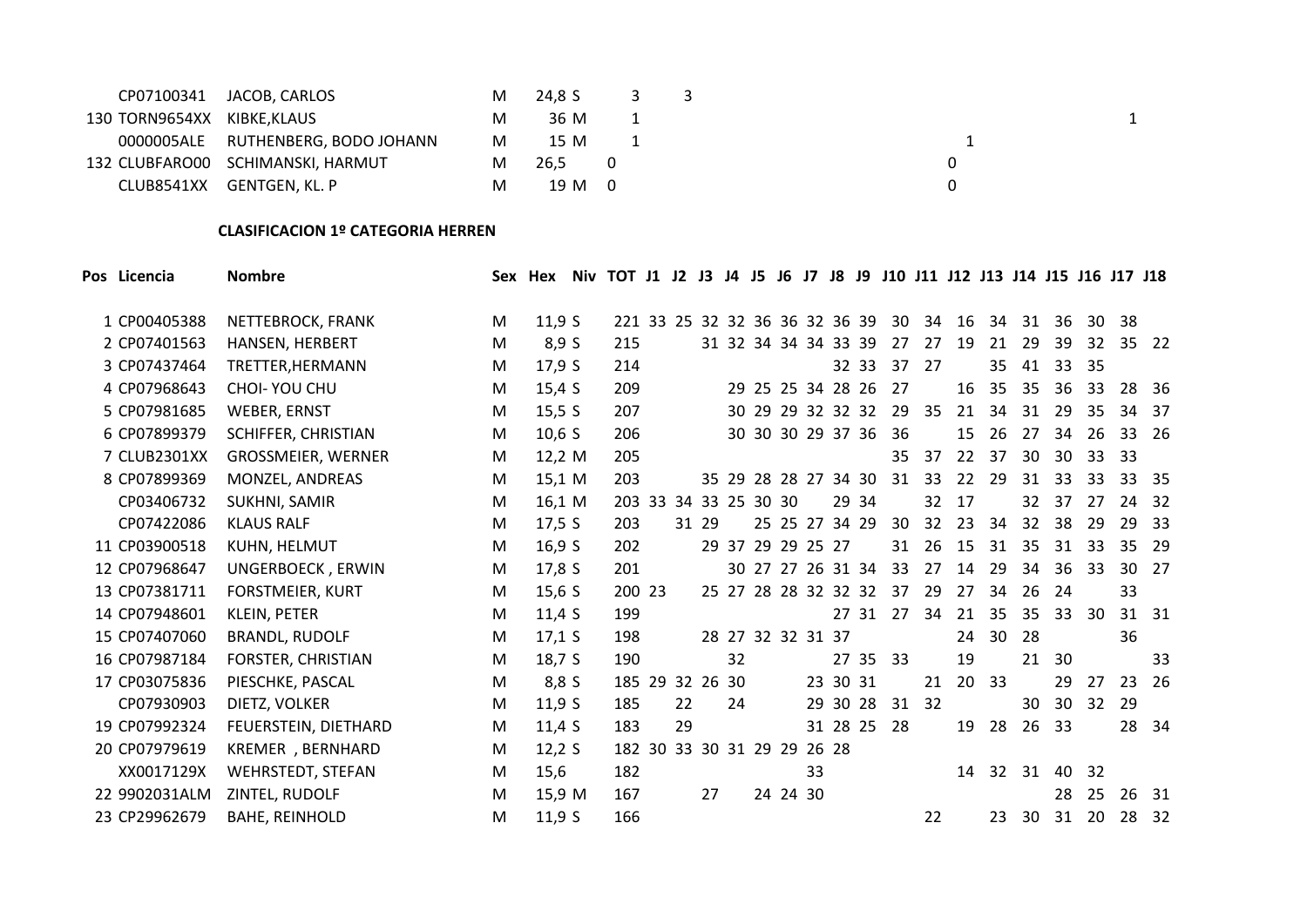| 24 CP07950677     | SCHEWE, HEINZ WALTER          | M | $16,6$ S | 156 |    |    |          |             |       |    | 23 25 22 18 |       |          |       | 25 |       | 33    |    | 28    |
|-------------------|-------------------------------|---|----------|-----|----|----|----------|-------------|-------|----|-------------|-------|----------|-------|----|-------|-------|----|-------|
| 25 TORN01441X     | KOBER, PETER                  | M | 7,5 M    | 145 |    |    |          | 29 29 29 26 |       |    |             |       |          |       |    |       | 32    |    |       |
| 26 Y8494059-N     | DI MARCELLO, HEIKO            | M | 6,9 M    | 124 |    |    |          |             |       |    |             |       |          |       |    | 28    | 31 34 |    | 31    |
| 27 CP03925583     | ARANDA CABELLO, JUAN CARLOS   | M | 14,3 M   | 99  |    |    |          |             | 27    |    |             |       | 21 19 32 |       |    |       |       |    |       |
| 28 TORN545XXX     | HABERMAN, TOMAS               | M | 14,1 M   | 97  |    |    | 31 33 33 |             |       |    |             |       |          |       |    |       |       |    |       |
| 29 XX00013230     | FENTZAN, HENNING              | M | 7,4      | 88  |    |    |          |             |       |    |             | 38    | 19       | 31    |    |       |       |    |       |
| 30 TORN3036XX     | ZIEGLER, STEPHAN              | M | 12 M     | 87  |    |    |          |             |       | 35 |             |       |          | 28    | 24 |       |       |    |       |
| 31 CP07951918     | <b>GRAUTE, JOHANNES</b>       | M | 13,7 M   | 81  |    |    | 26 26    |             |       |    |             |       |          |       |    |       |       |    | 29    |
| 32 XX0014012X     | <b>VEITH, CHRISTIAN</b>       | M | 11,8 X   | 65  |    |    |          |             |       |    |             |       | 14       |       | 26 |       |       | 25 |       |
| CP03390057        | ROSSI, MASSIMO                | M | 17,6S    | 65  | 34 |    |          |             |       |    |             |       |          | 31    |    |       |       |    |       |
| 34 CP28757355     | AISA BARRERA, PRAKASH         | M | $0,3$ J  | 59  |    |    |          |             |       | 25 |             |       |          |       |    | 34    |       |    |       |
| <b>CLUB12456X</b> | <b>BUCK, REINHARD</b>         | M | 10 M     | 59  |    |    |          |             |       |    |             |       |          |       |    | 30    | 29    |    |       |
| XX0016465X        | FALKOVSKY, CHRISTIAN          | M | 20       | 59  |    |    |          |             | 16    |    |             |       |          |       |    | 24    |       | 19 |       |
| 37 CLUB5462XX     | REIF, HARALD                  | M | 11,2 M   | 57  |    |    |          |             |       |    |             |       |          | 28    | 29 |       |       |    |       |
| FARO000004        | POULISSEN, JOHN               | M | 17,7 M   | 57  |    |    |          |             |       |    |             |       |          |       |    | 31 26 |       |    |       |
| 39 CP07949067     | OBSTOJ, DIETER                | M | $15,3$ S | 54  |    |    |          |             |       |    |             |       |          |       |    |       |       | 25 | 29    |
| <b>TORN9856XX</b> | ARBEITER, GUNNAR              | M | 19,6 M   | 54  |    |    |          |             |       |    |             |       |          |       |    |       |       |    | 25 29 |
| 41 CLUBF0303X     | REINHARD, WOLF                | M | 18,5 M   | 51  |    |    |          |             | 27 24 |    |             |       |          |       |    |       |       |    |       |
| 42 TORN03015X     | MARSHALL, JOHANN              | M | 20 M     | 49  |    |    |          |             |       |    |             |       |          |       |    |       | 24 25 |    |       |
| 43 CP03755343     | MULLER, HANS JUERGEN          | M | 16 S     | 47  |    | 25 |          |             |       |    |             |       |          |       | 22 |       |       |    |       |
| 44 TORN0312XX     | VACCARI, EDOARDO              | M | 19 M     | 42  |    |    |          |             |       |    |             | 42    |          |       |    |       |       |    |       |
| 45 XX0014249X     | <b>KRAFT, RUDI</b>            | M | 11,3 M   | 41  | 17 |    |          |             |       |    | 24          |       |          |       |    |       |       |    |       |
| 46 CP03263056     | SARMIENTO LORENZO, MIGUEL     | M | 6,3S     | 38  |    |    |          |             |       |    |             |       |          |       |    |       |       |    | 38    |
| CLUB6352XX        | ROHRMOSER, ALOIS              | M | 8,9 M    | 38  |    |    |          |             |       |    |             | 21 17 |          |       |    |       |       |    |       |
| 48 CLUB5001XX     | WOBIG, MANFRED                | M | 18,6 M   | 37  |    |    |          |             |       |    |             |       |          | 12 25 |    |       |       |    |       |
| 49 CLUB7896XX     | <b>BISLIMAY, SILI</b>         | M | 1,8 M    | 35  |    |    |          |             |       |    |             |       |          |       |    | 35    |       |    |       |
| <b>CLUB12654X</b> | WEHRSTEDT, ROBERT             | M | 15,6 M   | 35  |    |    |          |             | 35    |    |             |       |          |       |    |       |       |    |       |
| 51 TORNEC158X     | MCCAFFREY, JOHN               | M | 9,2 M    | 34  |    |    |          |             |       |    |             |       |          |       |    |       |       |    | 34    |
| 52 CP26947446     | SOSA ALFONSO, DAVID           | M | 4,1 M    | 33  |    |    |          |             |       |    |             |       |          |       |    |       |       |    | 33    |
| CP29394816        | LEYH, ARNO                    | M | 10,2 S   | 33  |    |    |          |             | 33    |    |             |       |          |       |    |       |       |    |       |
| 0000010ALE        | MÖLLER, MARCUS                | M | 14,3 M   | 33  |    |    |          |             |       |    |             | 33    |          |       |    |       |       |    |       |
| CLUB6951XX        | MEENS, HEIKO                  | M | 19,1 M   | 33  |    |    |          |             |       |    |             |       |          | 33    |    |       |       |    |       |
| 56 TORN152XXX     | <b>BRUCK GAST, MAXIMILIAN</b> | M | 1,2 M    | 32  |    |    |          |             |       |    |             |       |          |       |    |       |       | 32 |       |
|                   |                               |   |          |     |    |    |          |             |       |    |             |       |          |       |    |       |       |    |       |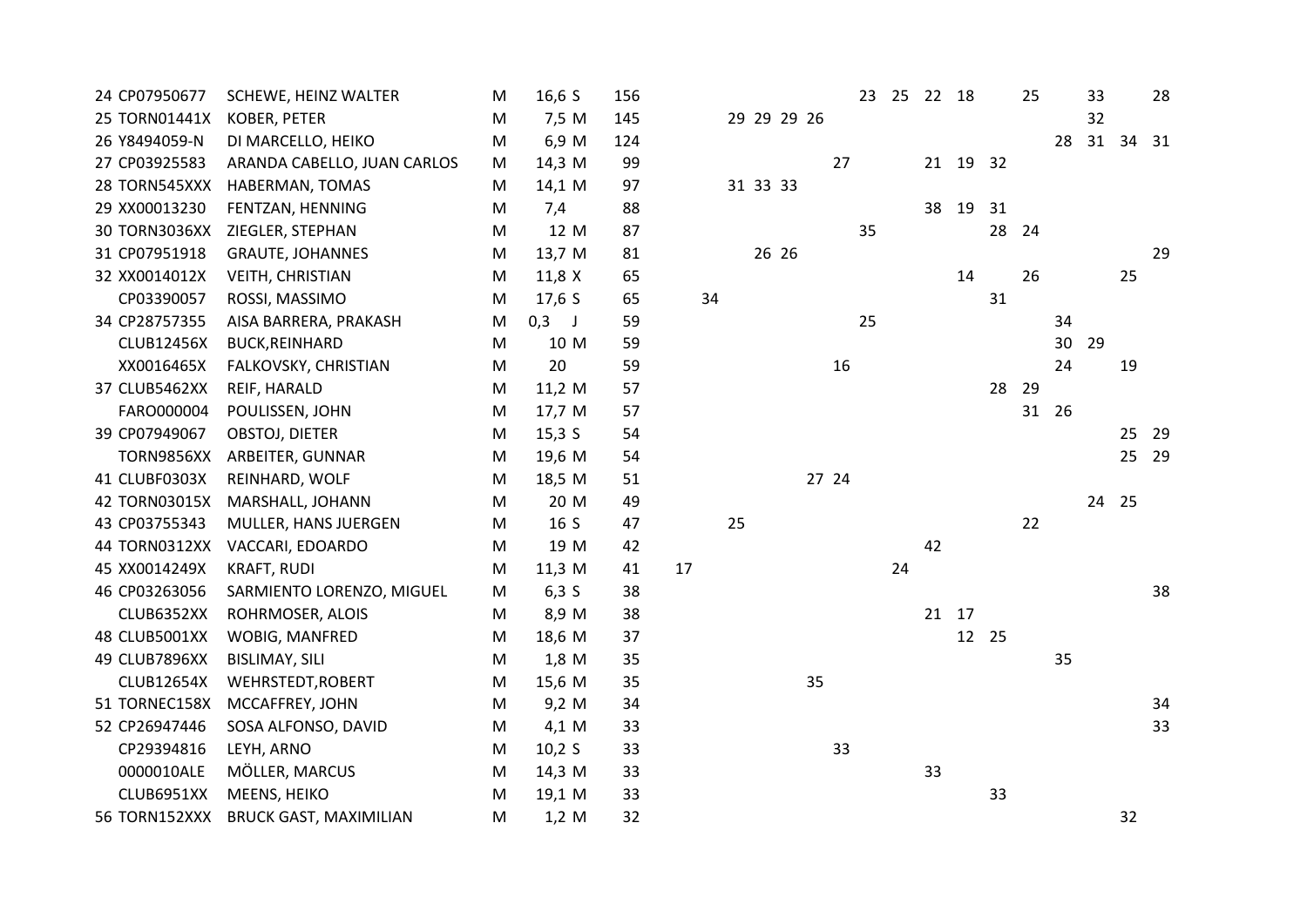| CLUBF0133X        | <b>BISLIMAY, VELI</b>           | M | 10,7 M  | 32 |    |       |    |    |    | 32 |    |    |    |
|-------------------|---------------------------------|---|---------|----|----|-------|----|----|----|----|----|----|----|
| XX00017029        | MOHAUPT, RALF                   | M | 13,9 X  | 32 | 32 |       |    |    |    |    |    |    |    |
| 59 CP03898748     | RAKUSS ZAPATERO, DOMENIKS       | M | $2,7$ C | 31 |    |       | 31 |    |    |    |    |    |    |
| <b>TORN7843XX</b> | RIEDMEIER, JOSEF                | M | 5,5 M   | 31 |    |       |    |    |    |    |    | 31 |    |
| TORNCL651X        | RUDMEIER, JOSEF                 | M | 5,5 M   | 31 |    |       |    |    |    |    |    |    | 31 |
| 0000018ALE        | REINHARD, BRUCK                 | M | 10 M    | 31 |    | 31    |    |    |    |    |    |    |    |
| 123CLUB2XX        | SCHNITHER, RUDOLF               | M | 11 M    | 31 |    |       |    |    |    | 31 |    |    |    |
| 64 CP03646796     | HUMBEL, KURT                    | M | 10 X    | 30 |    | 30    |    |    |    |    |    |    |    |
| CLUB2547XX        | CIMMINO, LINO                   | M | 14,1 M  | 30 |    |       |    |    |    | 30 |    |    |    |
| 66 CLUB5862XX     | WUNDISH, HELMUT                 | M | 13,2 M  | 29 |    |       |    |    |    |    | 29 |    |    |
| 67 XX0008040X     | WAGENAAR, THOMAS                | M | 4,6 X   | 28 |    |       |    |    | 28 |    |    |    |    |
| <b>CLUB42546X</b> | DOLL, INGRID                    | M | 15,4 M  | 28 |    | 14 14 |    |    |    |    |    |    |    |
| <b>TORN8679XX</b> | BLAIMER, ALBERT                 | M | 16,3 M  | 28 |    |       |    |    |    |    |    | 28 |    |
| 70 ALM1111111     | SCHULZ, DAVID                   | M | 6,4 M   | 26 |    | 26    |    |    |    |    |    |    |    |
| CP03925817        | WUPPERMANN, THEODOR CARL        | M | 8,9S    | 26 |    |       |    |    |    |    |    | 26 |    |
| TORN8795XX        | BERNRATH, JOCHEN                | M | 19,6 M  | 26 |    |       |    |    |    |    |    | 26 |    |
| 73 CLUB4521XX     | <b>BISLIMAY, MURAT</b>          | M | 12,3 M  | 25 |    |       |    |    |    | 25 |    |    |    |
| CLUB3214XX        | HOFFMAN, HARM                   | M | 12,3 M  | 25 |    |       |    |    |    | 25 |    |    |    |
| 75 F-00000521     | MOELTER, MARCUS                 | M | 11 M    | 23 |    |       | 23 |    |    |    |    |    |    |
| 76 CLUB9563XX     | KALICH, FALK                    | M | 17,7 M  | 19 |    |       |    | 19 |    |    |    |    |    |
| 77 TORN2525XX     | TILL, GUNTER                    | M | 11,6 M  | 17 |    |       |    |    | 17 |    |    |    |    |
| 78 CLUB7812XX     | KEWITZ, LARS                    | M | 4 M     | 15 |    |       |    | 15 |    |    |    |    |    |
| 0000005ALE        | RUTHENBERG, BODO JOHANN         | M | 15 M    | 15 |    |       |    | 15 |    |    |    |    |    |
| CP03816489        | <b>GUTSCHNER, FIDEL GERHARD</b> | M | 17,2 S  | 15 |    |       |    |    |    |    |    | 15 |    |
| 81 F-00000210     | PHILIPP, SEBASTIAN              | M | 4 M     | 11 |    |       |    | 11 |    |    |    |    |    |
| 82 CLUB8541XX     | GENTGEN, KL. P                  | M | 19 M    | 10 |    |       |    | 10 |    |    |    |    |    |

#### **CLASIFICACION HANDICAP 2º CATEGORIA HERREN**

| Pos Licencia | <b>Nombre</b>                 |   | Sex Hex Niv TOT J1 J2 J3 J4 J5 J6 J7 J8 J9 J10 J11 J12 J13 J14 J15 J16 J17 J18 |  |  |  |  |  |  |  |  |  |  |
|--------------|-------------------------------|---|--------------------------------------------------------------------------------|--|--|--|--|--|--|--|--|--|--|
|              | 1 CP07915638 VAN UFFELEN, LEO |   | M 23,9 S 222 37 28 34 35 37 37 36 37 29 33 34 11 30 35 28 38 35 33             |  |  |  |  |  |  |  |  |  |  |
|              | 2 CP07152398 RENSEN, ADRIAAN  | M | 22,8 S 220 31 34 37 31 26 26 23 28 33 29 41 23 35 39 34 25 30 32               |  |  |  |  |  |  |  |  |  |  |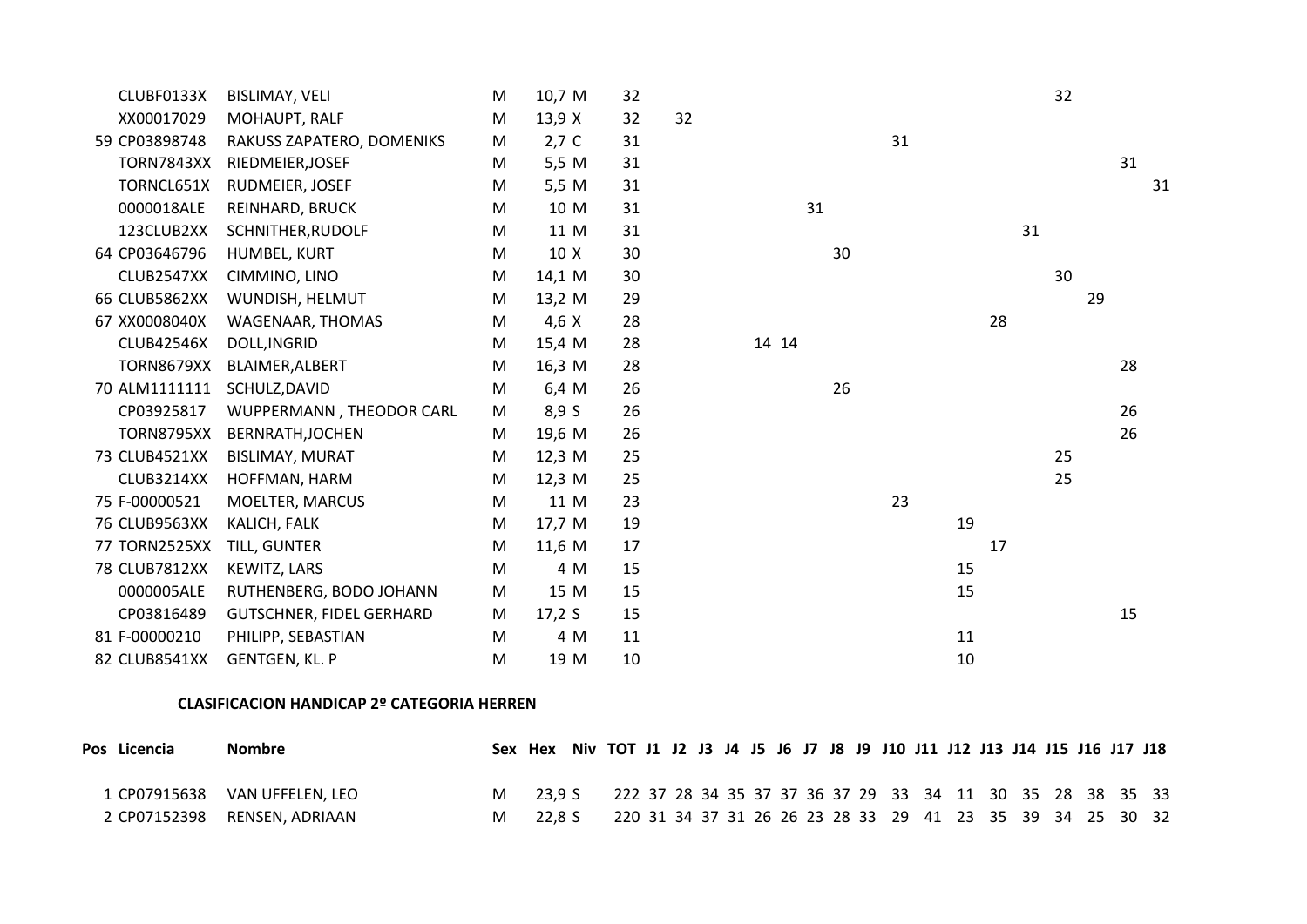| 3 CP07809655  | <b>ROOK, KLAUS</b>          | M | $26,1$ S | 215                                     | 28 35 |                   |             | 39 39 |                   |       |                                     | 33    | 17 | 33              |                 | 34              | 35          | 28    | 27   |
|---------------|-----------------------------|---|----------|-----------------------------------------|-------|-------------------|-------------|-------|-------------------|-------|-------------------------------------|-------|----|-----------------|-----------------|-----------------|-------------|-------|------|
| 4 CP07943977  | DRENKOW, GUNTER             | M | 29,2S    | 209 31 32 30 38 35 35                   |       |                   |             |       |                   |       | 29 34 23 35 22                      |       |    | 26 21           |                 |                 | 26          |       | 28   |
| 5 CP07979704  | WEIDENBACH, HANS            | M | 23,7 S   | 208 34                                  |       |                   |             |       |                   |       | 27 34 32 32 36 32 29 37             |       |    | 30              | 31              | 33              | 31          | 29    | - 34 |
| 6 CP07439992  | MARTENS, FREDDY             | M | 21,8S    | 207                                     |       |                   |             |       | 29 32 32 36 32    |       |                                     |       |    |                 | 33              | 31              | 42          | 25    | 31   |
| 7 CP07410386  | <b>BRUNCLIK, VACLAV</b>     | M | $25,3$ S | 203 34 26 32 29 33 33 30 33 28 28 29 17 |       |                   |             |       |                   |       |                                     |       |    | 29              | 27              | 38              | 28          | 28 27 |      |
| CP07889684    | KIEFER, KURT                | M | 26,2S    | 203                                     |       | 19 25 24 24 33    |             |       |                   |       | 30 36 36                            |       | 16 |                 | 36              | 32 <sup>2</sup> | 26          | 27    |      |
| 9 CP03924084  | <b>BURRI, HANS ULLRICH</b>  | M | 20,9 S   | 202                                     |       | 33                |             |       | 26 30 42          |       |                                     |       |    |                 |                 |                 | 34 21 27 36 |       |      |
| 10 CP07948606 | HAPKE, JUERGEN              | M | 23,7S    | 199                                     |       |                   |             |       | 31 32 40 40 25 31 |       | 25                                  |       |    |                 |                 |                 |             |       |      |
| 11 CP07809226 | MELICHAREK, ALOIS           | M | 24,5 S   | 197                                     |       |                   |             |       |                   |       | 26 39 34 32 28 27 32 32             |       |    |                 |                 |                 |             |       |      |
| CP03278133    | <b>GOEDECKE, LUTZ</b>       | M | 26,5 S   | 197                                     |       |                   | 23 25 25 30 |       |                   |       |                                     |       |    | 28              |                 | 22 30           | 41          | 33 35 |      |
| 13 CP07977856 | MOLL, RONALD                | M | 26,5 S   | 196 30                                  | 28    |                   |             |       | 33 33 28 36 32    |       |                                     |       | 14 | 31 30           |                 |                 |             | 30    | 31   |
| 14 CP29646059 | STEINECKER, GOTTFRIED       | M | 24,7 S   | 195                                     |       | 32 29 28 30 30 29 |             |       |                   |       |                                     |       | 20 | 31              | 35 <sup>2</sup> | 37              | 27          | 29 26 |      |
| 15 CP07063800 | ZINGELMANN, GUENTER         | M | 26,5 S   | 190                                     | 11    |                   |             | 31 31 |                   |       |                                     |       |    |                 | 30 32 36        |                 | 30          | 29    |      |
| 16 XX0003900X | SCHNEIDER, KURT             | M | 20,2S    | 184                                     |       | 20 32 32 29 29    |             |       |                   |       |                                     |       |    |                 |                 | 22              | 33          | 29 29 |      |
| 17 CP07931581 | <b>SCHILKE, PETER</b>       | M | 26,5 S   | 181                                     |       |                   |             |       |                   |       | 22 21 30 30 30 24 32 29 26 21 16 30 |       |    |                 | 26              | 28              | 23          | 25 29 |      |
| 18 CP07949237 | <b>BUEHLER, ALFRED</b>      | M | 26,5 S   | 176                                     | 17    |                   |             |       | 26 27             |       |                                     |       |    |                 | 28              | 28              | 34          | 20    | 33   |
| 19 CP03423713 | RAUH, MANFRED               | M | 26,5 S   | 172                                     |       | 34 23 24 28 28 25 |             |       |                   |       |                                     |       |    |                 |                 |                 |             | 29    | 28   |
| 20 CP07920536 | <b>HOOGENDIJK, HANS</b>     | M | 26,5 S   | 168 20 19 16 23 31 31 21 31 22 17 18    |       |                   |             |       |                   |       |                                     |       | 8  | 20 27           |                 |                 | 24          |       | 24   |
| 21 CP07899366 | MOSSNER-KOLLER, HUBERT      | M | 28,2S    | 157                                     |       | 28 26 23 23 23    |             |       |                   | 17    |                                     | 22 26 |    |                 | 26 24 27        |                 | 22          | 23 23 |      |
| 22 CP07437469 | MEKISKA, WILFRIED           | M | 21,9S    | 156                                     | 31    |                   |             |       | 30 29             |       |                                     |       |    |                 | 32              |                 | 34          |       |      |
| 23 CP07951257 | ASBAHR, ERNST               | M | 29,9 S   | 145                                     |       |                   | 18 22 22    |       |                   |       |                                     |       |    |                 |                 | 30              |             | 28 25 |      |
| 24 CLUB36021X | SCHRECK, ACHIM              | M | 28 M     | 143                                     |       |                   | 18 14 14    |       |                   |       | 23 21 14                            |       |    | 25              |                 | 24              | 22          | 22 27 |      |
| 25 CP29921430 | KRISTAN, PETER HANS         | M | 26,7 S   | 140                                     |       |                   |             |       |                   |       | 21 34                               |       |    | 7 <sub>14</sub> |                 |                 | 23 23 25    |       |      |
| 26 XX0015946X | <b>BLOSER, ROLF RUDIGER</b> | M | 26,5     | 139                                     |       | 35 25 29 29       |             |       |                   |       |                                     |       |    |                 | 21              |                 |             |       |      |
| 27 CP03406622 | <b>BRASSEN, MANFRED</b>     | M | 26,5 S   | 102                                     |       |                   | 18 12 12    |       | 7 14              |       |                                     |       |    |                 | 19              | 18              |             |       | 21   |
| 28 TORN0304XX | ZIMMERLING, RAINER          | M | 22,4 M   | 93                                      |       |                   | 33 30 30    |       |                   |       |                                     |       |    |                 |                 |                 |             |       |      |
| 29 CP03940875 | WINARSKY, PETER             | М | 22,4S    | 91 30 30 31                             |       |                   |             |       |                   |       |                                     |       |    |                 |                 |                 |             |       |      |
| 30 XX0005351X | MULLER-SCHEESEL, VOLKER     | M | 26,5 M   | 81                                      |       |                   |             |       |                   |       |                                     |       |    |                 |                 |                 | 25 28 28    |       |      |
| 31 XX0015307X | PLETSCHER, JURGEN           | M | 24,8     | 71                                      |       |                   |             |       |                   | 38 33 |                                     |       |    |                 |                 |                 |             |       |      |
| 32 CP07951111 | GERNS, LUDWIG               | M | 28 S     | 70                                      |       |                   |             | 22 22 |                   |       |                                     |       |    |                 |                 |                 |             |       | 26   |
| 33 CP03885511 | CALVO, MASSIMO              | M | 20,4S    | 60 29 31                                |       |                   |             |       |                   |       |                                     |       |    |                 |                 |                 |             |       |      |
| 34 XX00016990 | HIPPER, MANFRED             | M | 23,6     | 59                                      |       | 27                |             |       | 32                |       |                                     |       |    |                 |                 |                 |             |       |      |
| XXX0011984    | SCHENK, WALTHER ANTON       | M | 28,8     | 59                                      |       | 11                |             |       |                   |       | 13 18 17                            |       |    |                 |                 |                 |             |       |      |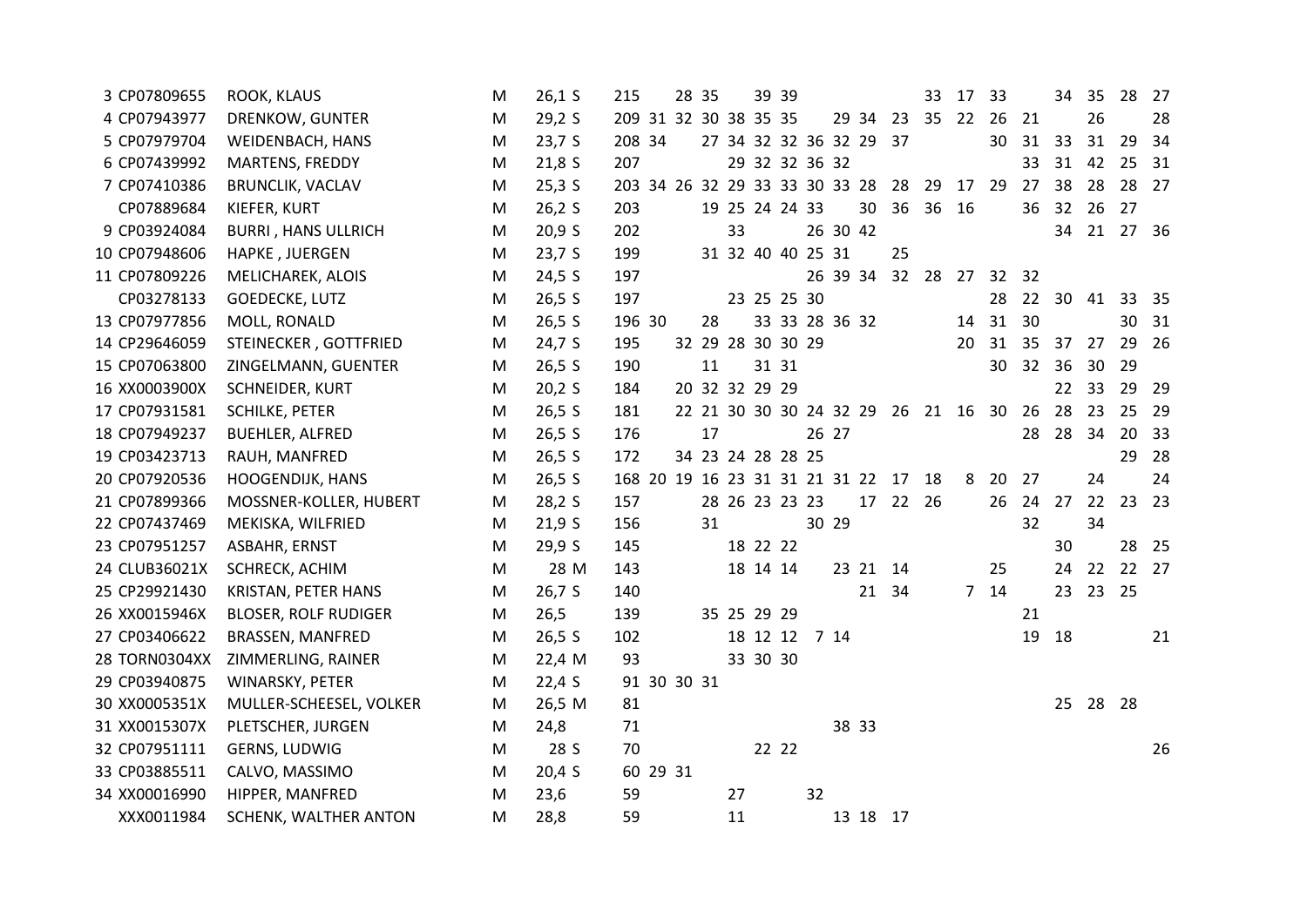| 36 CP07972007 | HUNGER, KARSTEN              | M | 26 S   | 56 31 |      |       |    |   | 25 |
|---------------|------------------------------|---|--------|-------|------|-------|----|---|----|
| 37 CLUB56244X | DOLL, BERNAHRD               | M | 21,5 M | 54    |      | 27 27 |    |   |    |
| 38 CP07466686 | <b>TAEGER, THOMAS</b>        | M | 28 S   | 48    |      | 24 24 |    |   |    |
| 39 XX0013220X | <b>KRAFT, ANTON</b>          | M | 25     | 47    | 27   |       | 20 |   |    |
| 40 XX0013821X | KREMER, BERND                | M | 25 S   | 38    |      |       |    |   | 38 |
| 41 4567CLUBXX | <b>HIMICHS</b>               | M | 26 M   | 35    |      |       | 35 |   |    |
| 42 XX0013878X | <b>GOTTERIED, STEIMECKER</b> | M | 25,3 X | 33    |      | 33    |    |   |    |
| 43 CP07467239 | <b>GRUPE, GUNTER</b>         | M | 24,4 S | 32    |      |       |    |   | 32 |
| 44 CLUB4567XX | PANNECK, WOLFGANG            | M | 25 M   | 31    |      |       |    |   | 31 |
| ALM-000000    | SCHULZE, WALTER              | M | 26,5 M | 31    |      |       | 31 |   |    |
| 46 CLUB14014X | <b>FAAS, KURT</b>            | M | 31,5 M | 24    |      |       | 24 |   |    |
| CP03057569    | MEILBECK, ROLAND             | M | 33,4S  | 24    | 8 16 |       |    |   |    |
| 48 CP07100341 | JACOB, CARLOS                | M | 24,8 S | 18    | 18   |       |    |   |    |
| 49 1238CLUBXX | SCHAPER, KLAUS               | M | 21,3 M | 16    |      |       |    |   | 16 |
| 50 TORN9654XX | KIBKE, KLAUS                 | M | 36 M   | 14    |      |       |    |   | 14 |
| 51 CLUBFARO00 | SCHIMANSKI, HARMUT           | M | 26,5   | 4     |      |       |    | 4 |    |

# **CLASIFICACION SCRATCH DAMEN**

| Pos Licencia  | <b>Nombre</b>                | Sex | Hex      | Niv | TOT J1 J2 |    | J3             | J4 | J5      | J6    | J7                   | J8       | J9                   |    |      |    |                 | J10 J11 J12 J13 J14 J15 J16 J17 J18 |    |      |       |       |
|---------------|------------------------------|-----|----------|-----|-----------|----|----------------|----|---------|-------|----------------------|----------|----------------------|----|------|----|-----------------|-------------------------------------|----|------|-------|-------|
| 1 CP07456000  | <b>BUEHLER, HANNY</b>        | F.  | 8,7 S    |     | 155       |    |                |    |         |       | 20 27 24 24 23 23    |          |                      |    |      |    |                 | 26                                  | 24 | - 25 |       | 26 27 |
| 2 CP07981674  | WEBER, ANITA                 | F.  | 14,8 S   |     | 129       |    |                |    |         |       |                      |          | 15 15 20 20 17 16 19 | 15 | 21   | 4  | 21              | 18                                  | 22 | 23   |       | 16 22 |
| 3 CP07899382  | SCHIFFER, GABRIELA           | F.  | 14,7 S   |     | 128       |    |                |    |         |       | 22 22 22 17          |          | 20 19                | 19 | 16   | 6  | 18              | 23                                  |    | 19   | 17    | 17    |
| 4 CP07407518  | <b>KLOODT, ELISABET</b>      | F.  | 16,4S    |     | 113       |    | 15 14 15 18 18 |    |         |       |                      |          | 20 16                |    | 15   |    | 17              |                                     | 19 | -20  |       | 18    |
| 5 CP29755346  | CHRISTMANN, SABINE ELISABETH | F.  | 15,5 S   |     | 105       |    |                |    |         | 18 18 |                      | 14       |                      |    |      |    | 11              | 18                                  |    | 20   |       | 17    |
| 6 CP07930466  | KAWE, MONIKA                 | F   | 20,5 S   |     | 101       |    |                |    |         |       | 12 16 16 16 10 16 17 |          |                      | 9  | 14 0 |    | 15              | 17                                  | 13 | 17   | 13    | -18   |
| 7 CP03933948  | BAUERNFEIND, CAROLA          | F.  | $22,1$ S |     | 86        | 18 |                |    |         |       |                      |          | 8 10 12 12 13 12 12  | 13 |      | 90 | 12 <sup>1</sup> | 8                                   | 17 | -9   |       | 13    |
| 8 CP07949062  | DIETZ, SABINE                | F.  | 22,8S    |     | 84        |    |                |    |         |       | 14 14 15             | 8        | 9                    | 8  | 16 0 |    |                 | 8 11 14                             |    |      |       |       |
| CP07437465    | TRETTER, MARTINA             | F.  | 22,5S    |     | 84        |    |                |    |         |       |                      |          | 14 14                | 14 | 14 0 |    | 13              | 14                                  | 11 |      | 14 12 |       |
| 10 CP03384237 | NEUMANN, MONIKA              | F.  | 21,9S    |     | 82        | 9  | -8             |    | 8 10 10 |       |                      | 10       | 9                    | 14 | 120  |    | 15 <sup>7</sup> | 12                                  | 12 | 14   |       | 14 13 |
| CP07063801    | ZINGELMANN, ASTRID           | F.  | 18 S     |     | 82        |    | 17             |    |         | 11 11 |                      |          |                      |    |      |    | 14              | 13                                  | 13 |      | 10 14 |       |
| 12 CP03924082 | <b>BURRI, DORIS</b>          | F   | 23S      |     | 78        |    |                | 13 |         |       |                      | 12 10 12 |                      |    |      |    |                 |                                     | 12 | 12   | 9     | 17    |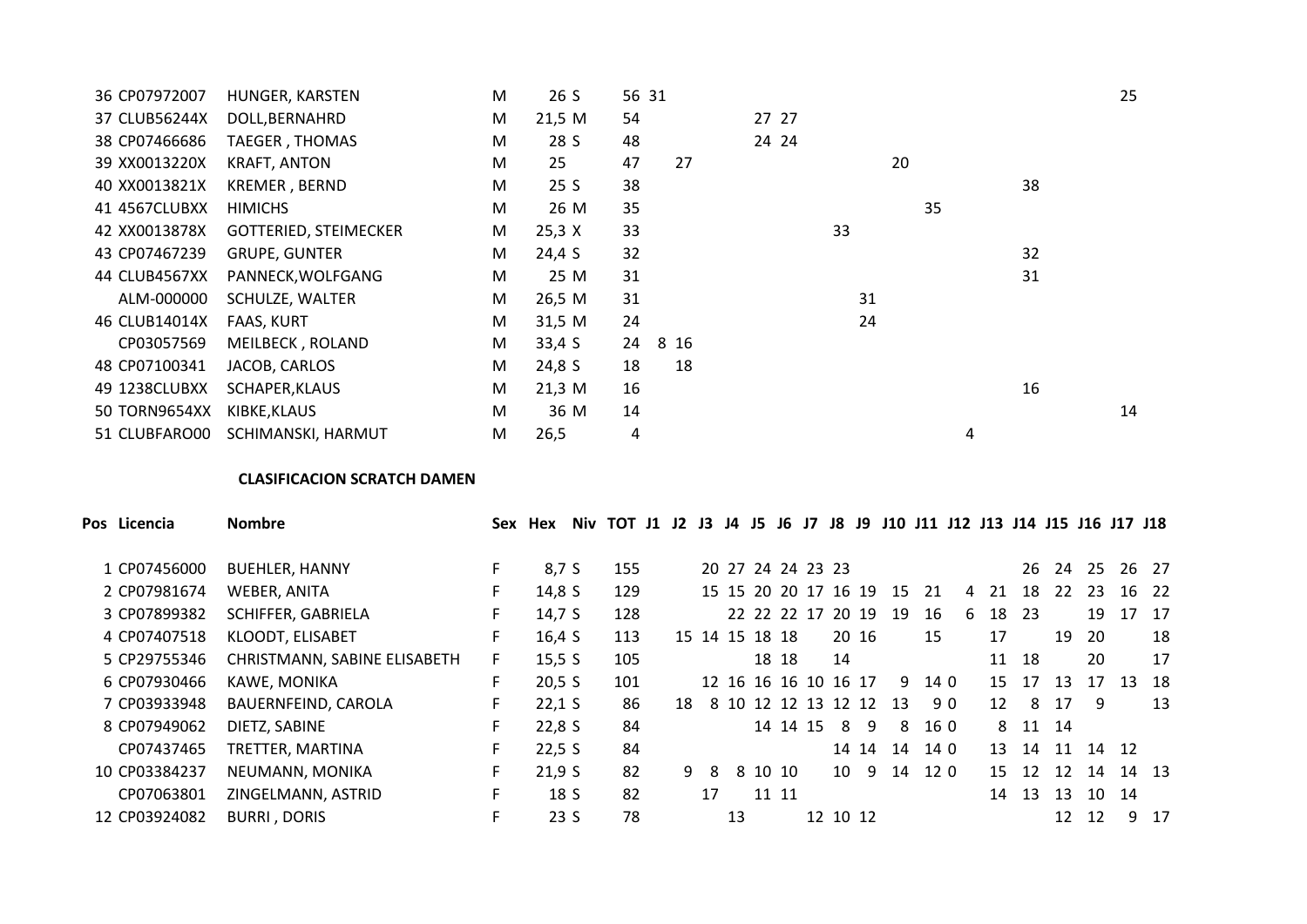| 13 CP07901182     | STROHMUELLER, CHRISTINE     | F  | 24 S    | 74 |   |                |                |         |                |             |                |                | 12 8 11 14 | -5        | $7^{\circ}$    | 16 |    | 13             | 8              |       |
|-------------------|-----------------------------|----|---------|----|---|----------------|----------------|---------|----------------|-------------|----------------|----------------|------------|-----------|----------------|----|----|----------------|----------------|-------|
| CP07980253        | <b>BAHE, SUSANNE NICOLE</b> | F  | 22,7S   | 74 |   |                |                |         |                |             |                |                |            | 9         |                | 14 | 13 | 10             |                | 16 12 |
| 15 CP03468681     | <b>GEISER, LORRAINE</b>     | F  | 23,2S   | 73 |   |                |                |         |                |             | 8 15 12        |                |            |           |                |    | 10 | 9              | 10             | 17    |
| 16 CP07439991     | MARTENS, MARIANNE           | F  | 25,6S   | 72 |   |                | 14 12 12 10 14 |         |                |             |                |                |            |           |                | 9  | 7  | $\overline{7}$ | 8              | 10    |
| 17 CP03102071     | REINHARD, WANDA             | F  | 18,3 S  | 69 |   |                |                |         |                |             |                |                |            |           | 9              | 15 | 11 | 18             |                | 16    |
| 18 CP03900521     | KUHN, ANDREA                | F  | 22,5 S  | 51 |   |                |                |         |                | 9           |                |                | 10         | 11 0      | 9              | 12 |    |                |                |       |
| 19 CP03434979     | AYMERICH RIESTRA, CARMEN    | F  | 15S     | 42 |   |                |                |         |                |             | 20             |                |            |           |                |    |    | 22             |                |       |
| 20 TORN01050X     | ARBOLES, CARMEN             | F  | 28 M    | 41 |   |                | $\overline{2}$ | 5       | 5              | 4           | 8              | $-5$           |            | 5         | 6              | 4  | 10 | $\overline{7}$ | 4              |       |
| 21 CP07809658     | ROOK, MONIKA                | F. | 27,5 S  | 40 | 6 | 8              |                |         | 2 <sub>2</sub> |             |                |                |            | 40        | $\overline{7}$ |    | 10 | 5              | $\overline{2}$ |       |
| 22 TORN0102XX     | ZIMMERLING, DINEKE          | F  | 21,8 M  | 37 |   |                | 11 13 13       |         |                |             |                |                |            |           |                |    |    |                |                |       |
| 23 CP07437470     | MEKISKA, GERTI              | F  | 26,3 S  | 34 |   | $\overline{7}$ |                |         |                |             | 10             |                |            |           |                | 10 |    | $\overline{7}$ |                |       |
| F-00000351        | KURZ, BERNADETTE            | F  | 20,5 M  | 34 |   |                |                |         |                |             |                | 9 12           |            |           | 13             |    |    |                |                |       |
| CP01432388        | SANCHEZ DIAZ, REGINA        | F. | 5,8 C   | 34 |   |                |                |         |                |             |                |                | 34         |           |                |    |    |                |                |       |
| 26 XX0004591X     | BRASSEN, SYLKE ELISABETH    | F  | 26,5 S  | 31 |   |                |                | 4       | 4              | $7^{\circ}$ | 5              |                |            |           | $\mathbf{1}$   | 5  |    |                | 4              | 6     |
| CP07981606        | SCHULZ, HEIDI               | F  | 26,5 S  | 31 |   |                |                |         |                |             |                |                |            |           | $\overline{7}$ | 5  | 3  | 4              | 5              |       |
| CP31812978        | RAMOS MARTIN, AITANA        | F  | $3,1$ J | 31 |   |                |                |         |                |             |                |                |            |           |                |    |    | 31             |                |       |
| 29 XX0017130X     | <b>WEHRSTEDT, SABINE</b>    | F. | 21,1    | 30 |   |                |                |         |                |             |                |                |            | 0         | 10             | 11 | 9  |                |                |       |
| CLUB0152XX        | MARCH, SUN                  | F  | 20 M    | 30 |   |                |                |         |                |             |                |                | 16         | 14        |                |    |    |                |                |       |
| <b>TORN0202XX</b> | KOBER, VERIKA               | F  | 14,1 M  | 30 |   |                |                | 8 11 11 |                |             |                |                |            |           |                |    |    |                |                |       |
| 32 XX0017077X     | RAPP, MARLIES               | F  | 25S     | 28 |   |                |                | 8       | 8              |             |                | 9              |            | 3         |                |    |    |                |                |       |
| XX0005353X        | MULLER-SCHEESEL, USCHI      | F  | 20,1 M  | 28 |   |                |                |         |                |             |                |                |            |           |                |    | 9  | 10             | 9              |       |
| 34 CP07440003     | LINDER, ELVIRA              | F  | 17,3 S  | 21 |   |                |                |         |                |             |                |                |            | $\pmb{0}$ | 9              |    |    |                |                | 12    |
| 35 XX0003882X     | SCHINKE, HELGA              | F  | 26,5 S  | 20 |   |                |                |         |                | 4           | 50             |                |            | 50        |                |    |    | 6              |                |       |
| 36 CP07466689     | TAEGER, MARTINA             | F  | 31,7S   | 18 |   |                |                | 9       | 9              |             |                |                |            |           |                |    |    |                |                |       |
| CLUB3654XX        | <b>BUCH, CHRISTINE</b>      | F  | 17,5 M  | 18 |   |                |                |         |                |             |                |                |            |           |                |    | 18 |                |                |       |
| 38 XX0006735X     | <b>RAPP MARLIS</b>          | F  | 26,5 S  | 16 |   |                | 4              |         |                | 6           |                |                |            |           |                | 6  |    |                |                |       |
| 39 CP29391106     | <b>LEYH JITKA</b>           | F  | 12,4S   | 14 |   |                |                |         |                |             | 14             |                |            |           |                |    |    |                |                |       |
| 40 CLUB8214XX     | <b>BRUCK, CHRISTINE</b>     | F. | 17,5 M  | 13 |   |                |                |         |                |             |                |                |            |           |                |    |    | 13             |                |       |
| CLUB2036XX        | WOBIG, SUSI                 | F  | 15,5 M  | 13 |   |                |                |         |                |             |                |                |            |           | 13             |    |    |                |                |       |
| 42 CP07889685     | KIEFER, RUTH                | F  | 34,8 S  | 12 |   |                | 4 <sub>1</sub> |         |                |             | 2 <sub>5</sub> |                |            |           |                |    |    |                |                |       |
| 43 TORNCL562X     | HACKERODT, SABINE           | F  | 31,5 M  | 9  |   |                |                |         |                |             |                |                |            |           |                |    |    |                |                | 9     |
| XX0015306X        | PLETSCHER, ULRIKE DR.       | F  | 28      | 9  |   |                |                |         |                |             |                | 4 <sub>5</sub> |            |           |                |    |    |                |                |       |
| CP07984349        | PAWLOWSKI, BEATA            | F  | 27,9S   | 9  |   |                |                |         |                |             |                |                |            |           |                |    |    |                |                | 9     |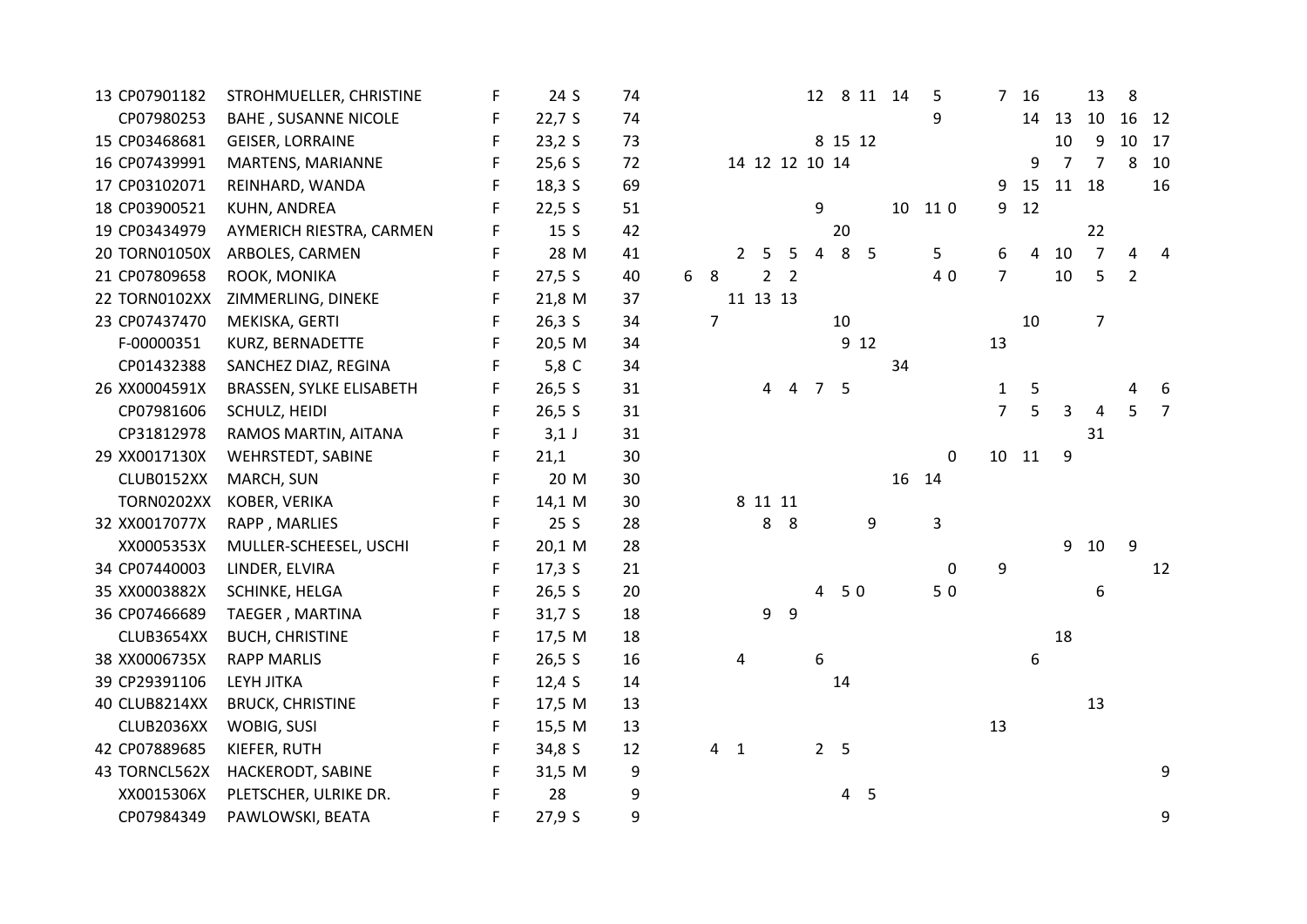| 46 CP03057570 | MEILBECK, LANA                    |     | 29,5 M   |   | 8 6 2 |   |  |
|---------------|-----------------------------------|-----|----------|---|-------|---|--|
| CP07426356    | <b>HOCKE, ROSITA</b>              | н.  | 27,8 S   | 8 |       | 8 |  |
| CLUB2548XX    | ZIEGLER, ANDREA                   | H., | 27 M     | 8 |       | 8 |  |
| 49 CP29429098 | ROISS, INGE                       |     | 28,5S    |   |       |   |  |
| XX0007954X    | <b>KREMER, SONJA</b>              |     | 21,5     |   |       |   |  |
| 51 CLUB0104FX | LOHRER, HEIKE                     | F.  | 27 M     | 4 |       | 4 |  |
|               | 52 0000000ALM GERSTENBERG, NICOLE | F.  | 36 M     | 2 |       |   |  |
| 53 CP01953952 | DIAZ PEREZ, REGINA                | F.  | 36 M 0   |   |       | 0 |  |
| CLUB9510XX    | HENNEKEN, ULRIKE                  | F.  | 29 M 0   |   |       | 0 |  |
| CLUB6563XX    | BRUNHOL-WOBIG, SUSANNE            | F.  | 15.8 M 0 |   |       | 0 |  |

# **CLASIFICACION 1º CATEGORIA DAMEN**

| Pos Licencia         | <b>Nombre</b>                |    | Sex Hex         |      | Niv TOT J1 J2 J3 J4 J5 J6 J7 J8 J9 J10 J11 J12 J13 J14 J15 J16 J17 J18 |  |    |                |       |                      |    |       |    |       |    |    |    |    |    |    |       |
|----------------------|------------------------------|----|-----------------|------|------------------------------------------------------------------------|--|----|----------------|-------|----------------------|----|-------|----|-------|----|----|----|----|----|----|-------|
| 1 CP07981674         | WEBER, ANITA                 | F  | 14,8 S          |      | 214                                                                    |  |    |                |       | 27 28 34 34 31 30 31 |    |       | 30 | 34    | 17 | 36 | 31 | 36 | 37 | 29 | - 37  |
| 2 CP07899382         | SCHIFFER, GABRIELA           | F. | 14,7 S          |      | 210                                                                    |  |    |                |       | 34 36 36 29 33 32    |    |       | 34 | 29    | 21 | 33 | 37 |    | 32 |    | 31 31 |
| CP07407518           | KLOODT, ELISABET             | F. | 16,4S           |      | 210                                                                    |  |    | 30 28 31 33 33 |       |                      |    | 37 33 |    | 31    |    | 34 |    | 36 | 36 |    | 34    |
| 4 CP07456000         | <b>BUEHLER, HANNY</b>        | F  | 8,7 S           |      | 201                                                                    |  |    |                |       | 27 34 31 31 30 30    |    |       |    |       |    |    | 34 | 32 | 33 | 33 | 35    |
| 5 CP29755346         | CHRISTMANN, SABINE ELISABETH | F. | 15,5 S          |      | 187                                                                    |  |    |                | 29 29 |                      | 27 |       |    |       |    | 25 | 34 |    | 36 |    | 32    |
| 6 CP07063801         | ZINGELMANN, ASTRID           | F  | 18 S            |      | 178                                                                    |  | 34 |                | 25 25 |                      |    |       |    |       |    | 28 | 29 | 28 | 28 | 31 |       |
| 7 CP03102071         | REINHARD, WANDA              | F  | 18,35           |      | 154                                                                    |  |    |                |       |                      |    |       |    |       |    | 25 | 33 | 28 | 36 |    | 32    |
| 8 CP03434979         | AYMERICH RIESTRA, CARMEN     | F. | 15 <sub>S</sub> |      | 69                                                                     |  |    |                |       |                      | 34 |       |    |       |    |    |    |    | 35 |    |       |
| 9 CLUB0152XX         | MARCH, SUN                   | F  |                 | 20 M | 68                                                                     |  |    |                |       |                      |    |       |    | 35 33 |    |    |    |    |    |    |       |
| <b>10 TORN0202XX</b> | KOBER, VERIKA                | F. | 14,1 M          |      | 67                                                                     |  |    | 21 23 23       |       |                      |    |       |    |       |    |    |    |    |    |    |       |
| 11 CP07440003        | LINDER, ELVIRA               | F  | 17,3 S          |      | 56                                                                     |  |    |                |       |                      |    |       |    |       | 9  | 23 |    |    |    |    | 24    |
| 12 CP01432388        | SANCHEZ DIAZ, REGINA         | F  | 5,8 C           |      | 39                                                                     |  |    |                |       |                      |    |       | 39 |       |    |    |    |    |    |    |       |
| 13 CLUB3654XX        | <b>BUCH, CHRISTINE</b>       | F  | 17,5 M          |      | 34                                                                     |  |    |                |       |                      |    |       |    |       |    |    |    | 34 |    |    |       |
| 14 CP31812978        | RAMOS MARTIN, AITANA         | F  | $3,1$ J         |      | 33                                                                     |  |    |                |       |                      |    |       |    |       |    |    |    |    | 33 |    |       |
| <b>15 CLUB8214XX</b> | <b>BRUCK, CHRISTINE</b>      | F  | 17,5 M          |      | 27                                                                     |  |    |                |       |                      |    |       |    |       |    |    |    |    | 27 |    |       |
| 16 CP29391106        | LEYH JITKA                   | F  | 12,4 $S$        |      | 26                                                                     |  |    |                |       |                      | 26 |       |    |       |    |    |    |    |    |    |       |
| CLUB2036XX           | <b>WOBIG, SUSI</b>           | F. | 15,5 M          |      | 26                                                                     |  |    |                |       |                      |    |       |    |       |    | 26 |    |    |    |    |       |
| 18 CLUB6563XX        | BRUNHOL-WOBIG, SUSANNE       | F  | 15,8 M          |      | 12                                                                     |  |    |                |       |                      |    |       |    |       | 12 |    |    |    |    |    |       |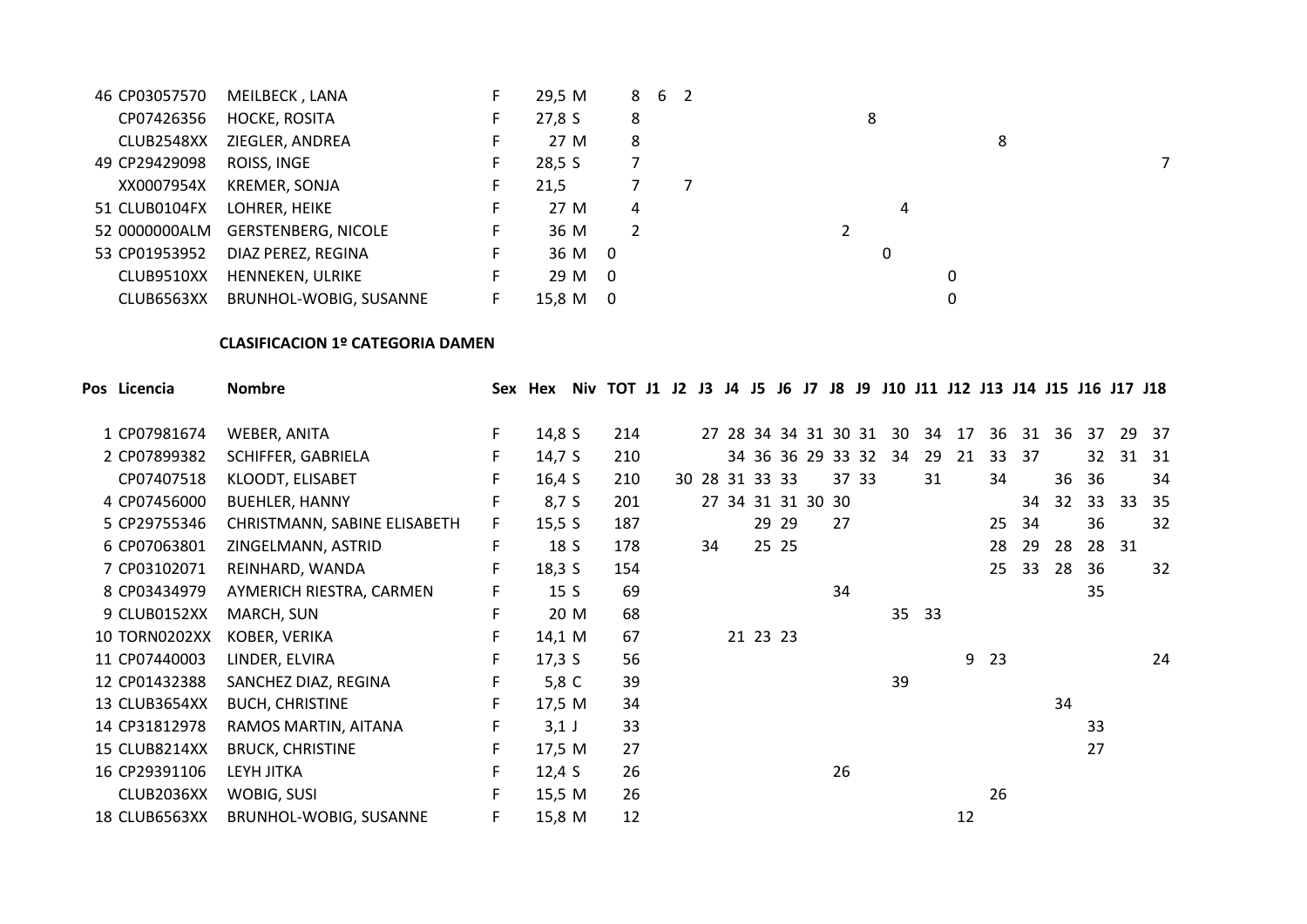# **CLASIFICACION 2º CATEGORIA DAMEN**

| Pos Licencia         | <b>Nombre</b>               |        |                | Sex Hex Niv TOT J1 J2 J3 J4 J5 J6 J7 J8 J9 J10 J11 J12 J13 J14 J15 J16 J17 J18 |       |       |                |       |                      |          |       |                               |    |          |       |             |      |       |    |       |
|----------------------|-----------------------------|--------|----------------|--------------------------------------------------------------------------------|-------|-------|----------------|-------|----------------------|----------|-------|-------------------------------|----|----------|-------|-------------|------|-------|----|-------|
| 1 CP03933948         | BAUERNFEIND, CAROLA         | F      | $22,1$ S       | 214                                                                            |       |       |                |       |                      |          |       | 39 27 32 34 34 33 32 31 34 30 |    | 21       | 32    | 27          | -39  | -28   |    | 34    |
| 2 CP07437465         |                             |        |                | 212                                                                            |       |       |                |       |                      |          |       |                               | 36 |          | 33    |             | 30   | 36    |    |       |
|                      | TRETTER, MARTINA            | F<br>F | 22,5S          | 209                                                                            |       |       |                |       | 28 32 33 33 26 31 35 |          | 35 34 | 35<br>28                      | 32 | 16<br>18 | 33    | 36<br>36    | 29   | 35    | 30 | 30 37 |
| 3 CP07930466         | KAWE, MONIKA                |        | 20,5 S<br>24 S | 207                                                                            |       |       |                |       |                      |          |       | 33 27 31 37                   | 28 |          | 27    | 41          |      | 34    | 31 |       |
| 4 CP07901182         | STROHMUELLER, CHRISTINE     | F      |                |                                                                                |       |       |                |       |                      |          |       |                               |    |          |       |             |      |       |    |       |
| 5 CP07439991         | MARTENS, MARIANNE           | F      | 25,6S          | 203                                                                            |       |       |                |       | 35 33 33 32 37       |          |       |                               |    |          |       | 30          | 29   | 28    |    | 27 33 |
| 6 CP07980253         | <b>BAHE, SUSANNE NICOLE</b> | F      | 22,7S          | 200                                                                            |       |       |                |       |                      |          |       |                               | 30 |          |       | 35          | 34   | 31    |    | 36 34 |
| CP07949062           | DIETZ, SABINE               | F      | 22,8S          | 200                                                                            |       |       |                |       | 33 33 33 23 28       |          |       | 26                            |    |          |       | 36 18 27 31 | 34   |       |    |       |
| 8 CP03924082         | <b>BURRI, DORIS</b>         | F      | 23S            | 196                                                                            |       | 31    |                |       |                      | 28 30 33 |       |                               |    |          |       |             | 33   | 32    | 29 | - 37  |
| 9 CP03468681         | <b>GEISER, LORRAINE</b>     | F      | 23,2S          | 195                                                                            |       |       |                |       |                      | 25 35 32 |       |                               |    |          |       |             | 32   | 25    |    | 32 39 |
| 10 CP03384237        | NEUMANN, MONIKA             | F      | 21,9S          | 193                                                                            |       |       | 22 22 22 24 24 |       |                      |          |       | 28 26 32                      | 28 | 19       | 34    | 27          | 28   | 33    |    | 33 33 |
| 11 TORN01050X        | ARBOLES, CARMEN             | F      | 28 M           | 164                                                                            |       |       |                |       | 16 22 22 25 31 24    |          |       |                               | 26 |          | 24    | 26          | 29   | 21    |    | 27 23 |
| 12 CP07809658        | ROOK, MONIKA                | F      | 27,5 S         | 163                                                                            | 26 27 |       |                | 19 19 |                      |          |       |                               | 25 |          | 12 27 |             | 29   | 27 27 |    |       |
| 13 CP03900521        | KUHN, ANDREA                | F      | 22,5S          | 152                                                                            |       |       |                |       | 26                   |          |       | 28                            | 26 | 12       | 28    | 32          |      |       |    |       |
| 14 CP07981606        | SCHULZ, HEIDI               | F      | 26,5 S         | 147                                                                            |       |       |                |       |                      |          |       |                               |    |          | 26    | 20          | 20   | 24    |    | 28 29 |
| 15 CP07437470        | MEKISKA, GERTI              | F      | $26,3$ S       | 132                                                                            | 30    |       |                |       |                      | 35       |       |                               |    |          |       | 35          |      | 32    |    |       |
| 16 XX0004591X        | BRASSEN, SYLKE ELISABETH    | F      | 26,5 S         | 118                                                                            |       |       |                |       | 15 15 20 23          |          |       |                               |    |          | 16    | 19          |      |       |    | 16 24 |
| 17 XX0017077X        | RAPP, MARLIES               | F      | 25 S           | 113                                                                            |       |       |                | 33 33 |                      |          | 30    |                               | 17 |          |       |             |      |       |    |       |
| 18 XX0003882X        | SCHINKE, HELGA              | F      | 26,5 S         | 112                                                                            |       |       |                |       |                      | 23 20 15 |       |                               | 22 | -9       |       |             |      | 23    |    |       |
| 19 TORN0102XX        | ZIMMERLING, DINEKE          | F      | 21,8 M         | 100                                                                            |       |       | 32 34 34       |       |                      |          |       |                               |    |          |       |             |      |       |    |       |
| 20 XX0017130X        | <b>WEHRSTEDT, SABINE</b>    | F      | 21,1           | 91                                                                             |       |       |                |       |                      |          |       |                               |    | 11       |       | 25 27       | - 28 |       |    |       |
| 21 CP07889685        | KIEFER, RUTH                | F      | 34,8 S         | 82                                                                             |       | 16 19 |                |       |                      | 21 26    |       |                               |    |          |       |             |      |       |    |       |
| 22 F-00000351        | KURZ, BERNADETTE            |        | 20,5 M         | 76                                                                             |       |       |                |       |                      |          | 21 29 |                               |    |          | 26    |             |      |       |    |       |
| 23 XX0005353X        | MULLER-SCHEESEL, USCHI      | F      | 20,1 M         | 74                                                                             |       |       |                |       |                      |          |       |                               |    |          |       |             | 27   | 25 22 |    |       |
| 24 XX0006735X        | <b>RAPP MARLIS</b>          | F      | 26,5 S         | 70                                                                             |       | 19    |                |       | 28                   |          |       |                               |    |          |       | 23          |      |       |    |       |
| 25 CP07466689        | TAEGER, MARTINA             | F      | 31,7S          | 60                                                                             |       |       |                | 30 30 |                      |          |       |                               |    |          |       |             |      |       |    |       |
| 26 XX0015306X        | PLETSCHER, ULRIKE DR.       | F      | 28             | 53                                                                             |       |       |                |       |                      |          | 27 26 |                               |    |          |       |             |      |       |    |       |
| 27 CP03057570        | MEILBECK, LANA              | F      | 29,5 M         | 46 32 14                                                                       |       |       |                |       |                      |          |       |                               |    |          |       |             |      |       |    |       |
| <b>28 CLUB2548XX</b> | ZIEGLER, ANDREA             | F      | 27 M           | 32                                                                             |       |       |                |       |                      |          |       |                               |    |          | 32    |             |      |       |    |       |